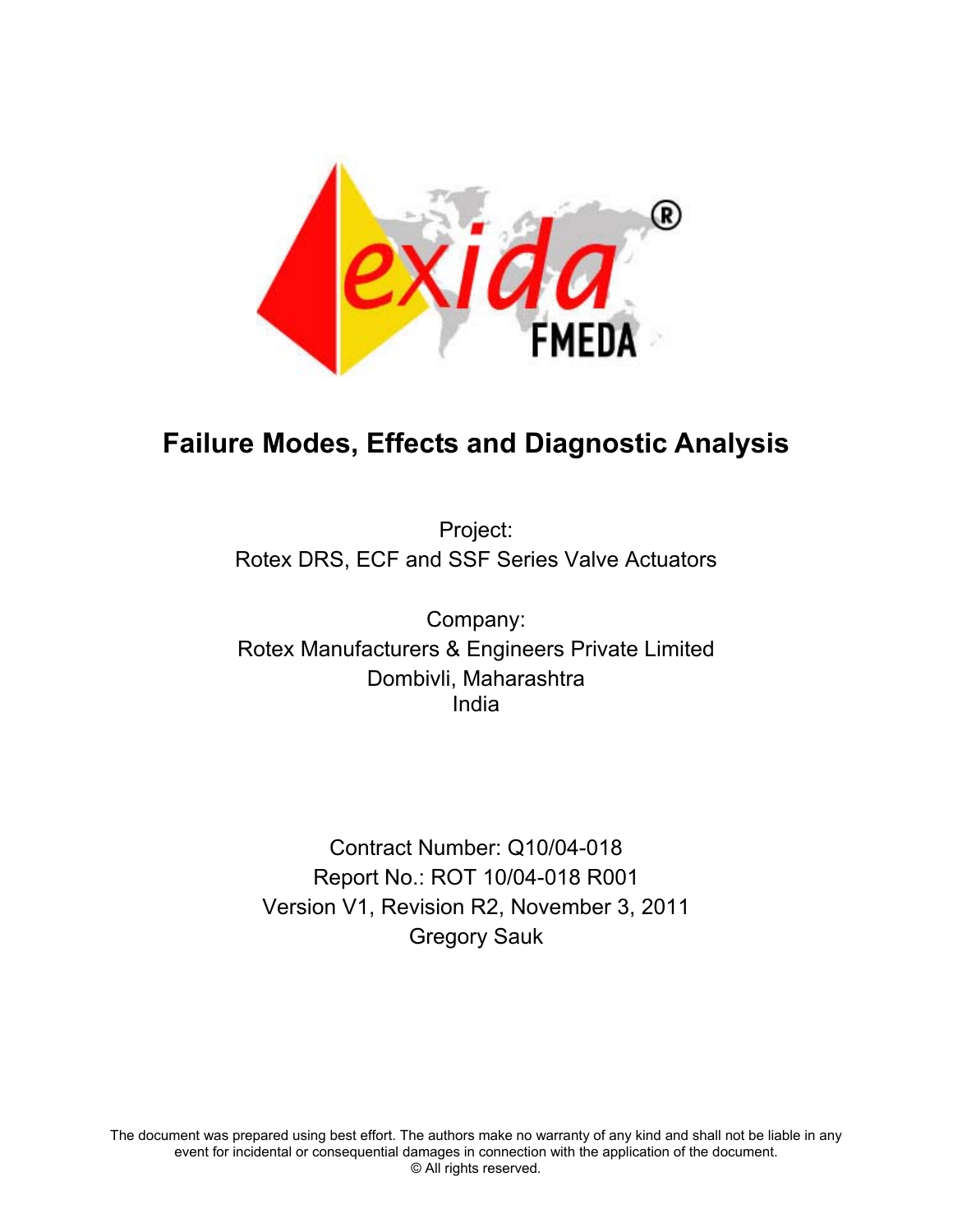

# **Management Summary**

This report summarizes the results of the hardware assessment in the form of a Failure Modes, Effects, and Diagnostic Analysis (FMEDA) of the Rotex DRS, ECF and SSF Series Valve Actuators. A Failure Modes, Effects, and Diagnostic Analysis is one of the steps to be taken to achieve functional safety certification per IEC 61508 of a device. From the FMEDA, failure rates and Safe Failure Fraction are determined. The FMEDA that is described in this report concerns only the hardware of the Rotex DRS, ECF and SSF Series Valve Actuators. For full functional safety certification purposes all requirements of IEC 61508 will be considered.

The DRS Valve Actuator Series is a line of heavy duty Pneumatic or Hydraulic Scotch Yoke Valve Actuators. The ECF/SSF Series Valve Actuator is a line of double Rack and Pinion Valve Actuators.

[Table 1](#page-1-0) lists the versions of the Rotex DRS, ECF and SSF Series Valve Actuators that have been considered for the hardware assessment.

| <b>DRS</b> Series | DRS Frame Sizes AA to M, Spring Return Scotch Yoke Actuators       |
|-------------------|--------------------------------------------------------------------|
| <b>DRS</b> Series | DRS Frame Sizes AA to M, Double Acting Scotch Yoke Actuators       |
| <b>ECF Series</b> | ECF/SSF - Sizes 32 to 350, Single Acting Rack and Pinion Actuators |
| <b>ECF Series</b> | ECF/SSF - Sizes 32 to 350, Double Acting Rack and Pinion Actuators |

#### <span id="page-1-0"></span>**Table 1 Version Overview**

Failure rates for the DRS Series Valve Actuators are listed in [Table 2](#page-1-1) and for the ECF/SSF Series Valve Actuators in [Table 3](#page-2-0). Failure rates are listed both with and without Partial Valve Stroke Testing (PVST).

Double Acting applications failure rates do not take into account the loss of the air supply to the Actuator.

<span id="page-1-1"></span>

| Table 2 Failure Rates for DRS Series Valve Actuator in FIT |
|------------------------------------------------------------|
|------------------------------------------------------------|

|                                  | <b>No PVST</b>                          |                                | <b>With PVST</b>                        |                         |  |
|----------------------------------|-----------------------------------------|--------------------------------|-----------------------------------------|-------------------------|--|
| <b>Failure Category</b>          | <b>Spring Return</b><br>(Single Acting) | <b>Double</b><br><b>Acting</b> | <b>Spring Return</b><br>(Single Acting) | <b>Double</b><br>Acting |  |
| <b>Fail Safe Detected</b>        |                                         | 0                              | 490                                     |                         |  |
| <b>Fail Safe Undetected</b>      | 490                                     | 0                              | 0                                       |                         |  |
| <b>Fail Dangerous Detected</b>   |                                         | 0                              | 331                                     | 570                     |  |
| <b>Fail Dangerous Undetected</b> | 497                                     | 877                            | 166                                     | 307                     |  |
| No Effect                        | 975                                     | 758                            | 975                                     | 758                     |  |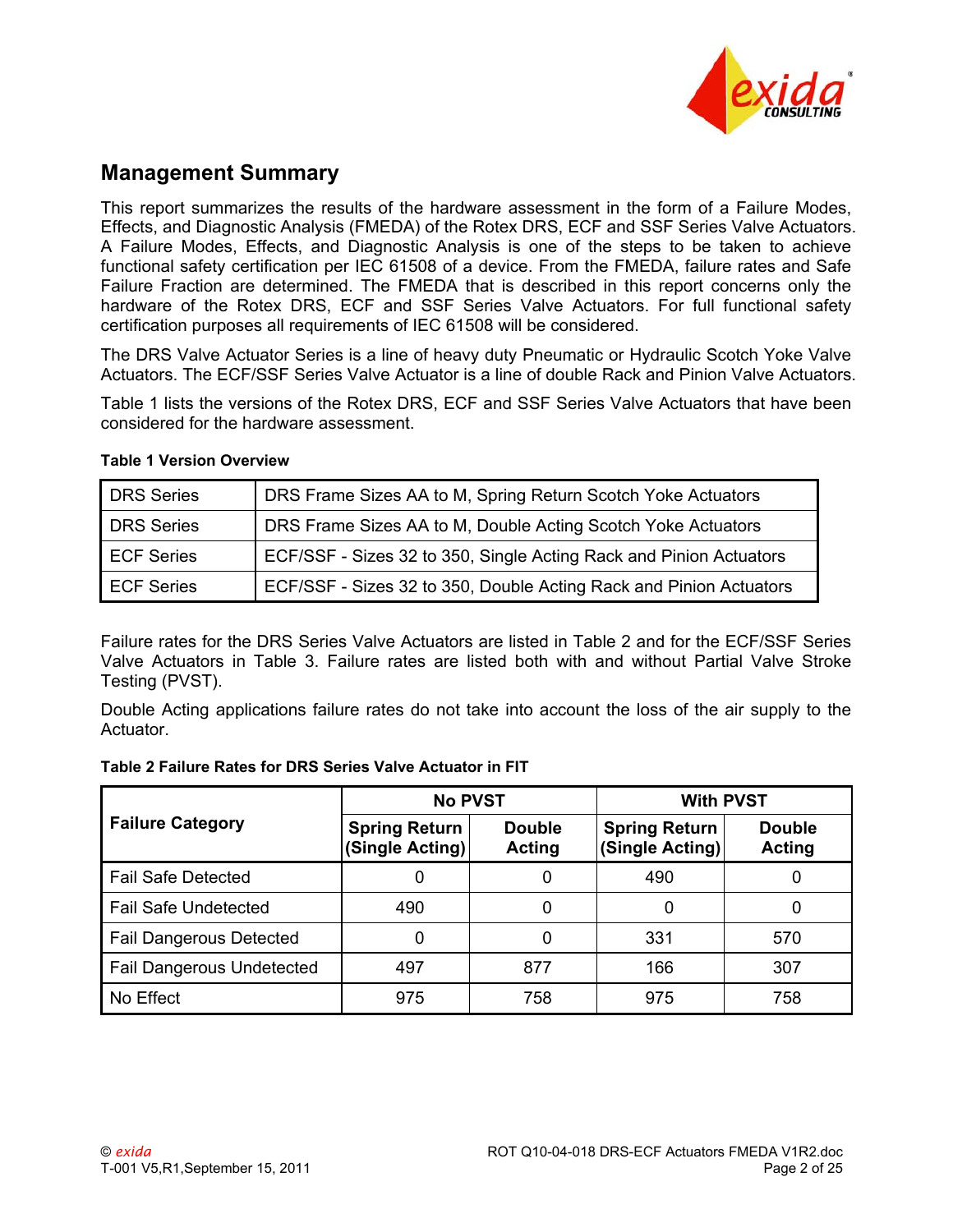

|                                  | <b>No PVST</b>                          |                         | <b>With PVST</b>                        |                                |  |
|----------------------------------|-----------------------------------------|-------------------------|-----------------------------------------|--------------------------------|--|
| <b>Failure Category</b>          | <b>Spring Return</b><br>(Single Acting) | <b>Double</b><br>Acting | <b>Spring Return</b><br>(Single Acting) | <b>Double</b><br><b>Acting</b> |  |
| <b>Fail Safe Detected</b>        |                                         | 0                       | 399                                     | 0                              |  |
| <b>Fail Safe Undetected</b>      | 399                                     | 0                       | 0                                       |                                |  |
| <b>Fail Dangerous Detected</b>   |                                         | 0                       | 165                                     | 283                            |  |
| <b>Fail Dangerous Undetected</b> | 312                                     | 448                     | 147                                     | 165                            |  |
| No Effect                        | 468                                     | 697                     | 468                                     | 697                            |  |

<span id="page-2-0"></span>**Table 3 Failure Rates for ECF/SSF Series Valve Actuator in FIT** 

The DRS and ECF/SSF Valve Actuators are classified as Type  $A<sup>1</sup>$  $A<sup>1</sup>$  $A<sup>1</sup>$  devices according to IEC 61508, having an internal hardware fault tolerance of 0.

The complete final element subsystem, of which a Rotex DRS, ECF or SSF Series Valve Actuator is a component of, will need to be evaluated to determine the Safe Failure Fraction.

These failure rates are valid for the useful lifetime of the product, see [Appendix A](#page-21-0).

The failure rates listed in this report do not include failures due to wear-out of any components. They reflect random failures and include failures due to external events, such as unexpected use, see section [4.2.2.](#page-12-0)

[Table 4](#page-2-2) lists the failure rates for the Rotex DRS, ECF and SSF Series Valve Actuators according to IEC 61508, ed2, 2010 (see Appendix D for rates according to 2000 edition of IEC 61508).

#### <span id="page-2-2"></span>**Table 4 Failure rates according to IEC 61508 in FIT**

| <b>Device</b>                          | $\lambda_{SD}$ | $\lambda_{\rm SU}^2$ | $\lambda_{DD}$ | $\lambda_{\rm DU}$ | SFF <sup>3</sup> |
|----------------------------------------|----------------|----------------------|----------------|--------------------|------------------|
| DRS Actuator, Spring Return            | 0              | 490                  | 0              | 497                |                  |
| DRS Actuator, Spring Return w/PVST     | 490            | 0                    | 331            | 166                |                  |
| DRS Actuator, Double Acting            | 0              | 0                    | 0              | 877                |                  |
| DRS Actuator, Double Acting w/PVST     | 0              | 0                    | 570            | 307                |                  |
| ECF/SSF Actuator, Spring Return,       | 0              | 399                  | 0              | 312                |                  |
| ECF/SSF Actuator, Spring Return w/PVST | 399            | 0                    | 165            | 147                |                  |
| ECF/SSF Actuator, Double Acting        | 0              | 0                    | 0              | 448                |                  |
| ECF/SSF Actuator, Double Acting w/PVST | 0              | 0                    | 283            | 165                |                  |
|                                        |                |                      |                |                    |                  |

<span id="page-2-1"></span><sup>&</sup>lt;sup>1</sup> Type A element: "Non-Complex" element (using discrete components); for details see 7.4.4.1.2 of IEC 61508-2, ed2, 2010.

<span id="page-2-3"></span> $2$  It is important to realize that the No Effect failures are no longer included in the Safe Undetected failure category according to IEC 61508, ed2, 2010.

<span id="page-2-4"></span> $3$  Safe Failure Fraction needs to be calculated on (sub)system level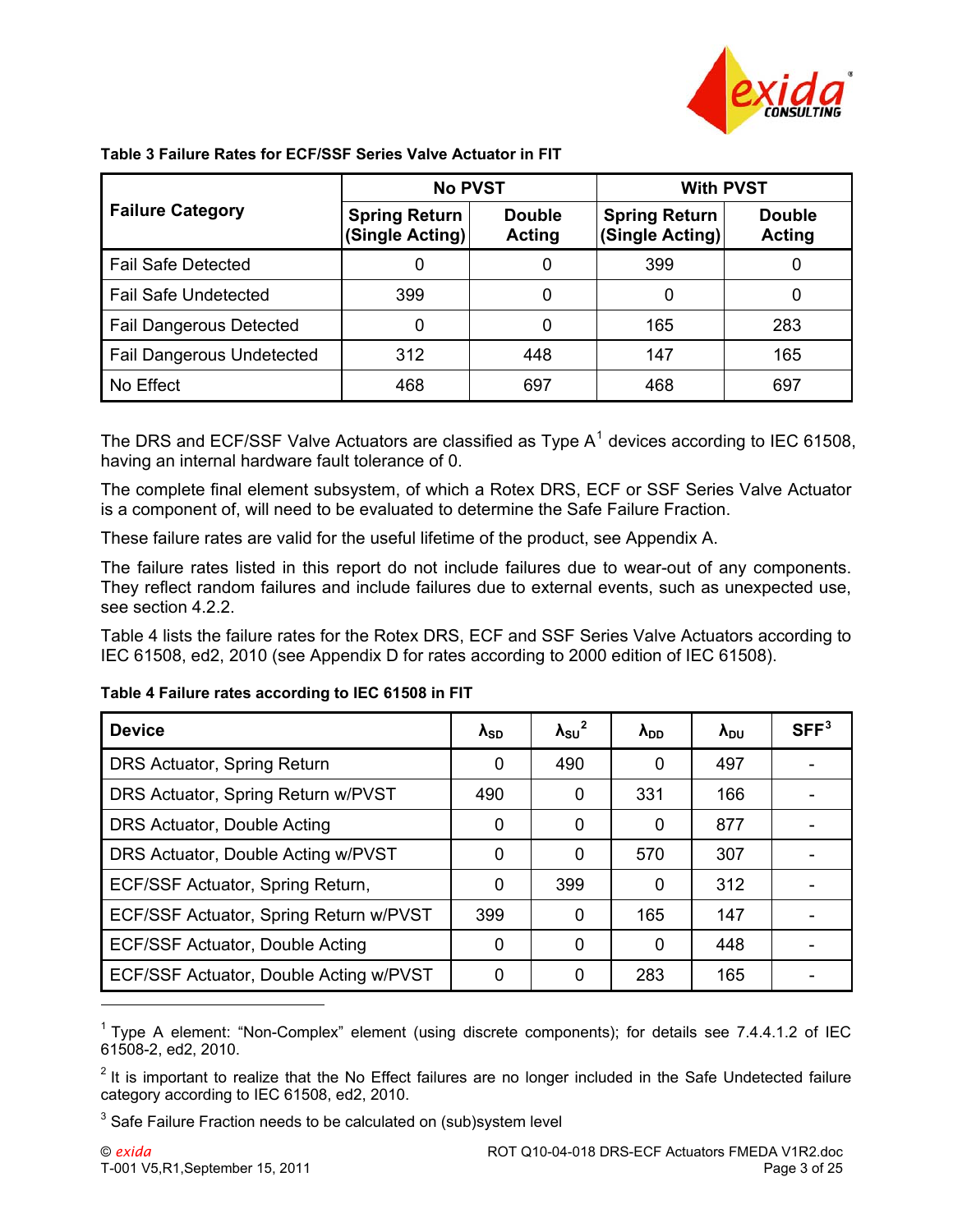

A user of the Rotex DRS, ECF and SSF Series Valve Actuators can utilize these failure rates in a probabilistic model of a safety instrumented function (SIF) to determine suitability in part for safety instrumented system (SIS) usage in a particular safety integrity level (SIL). A full table of failure rates is presented in section [4.4](#page-13-0) along with all assumptions.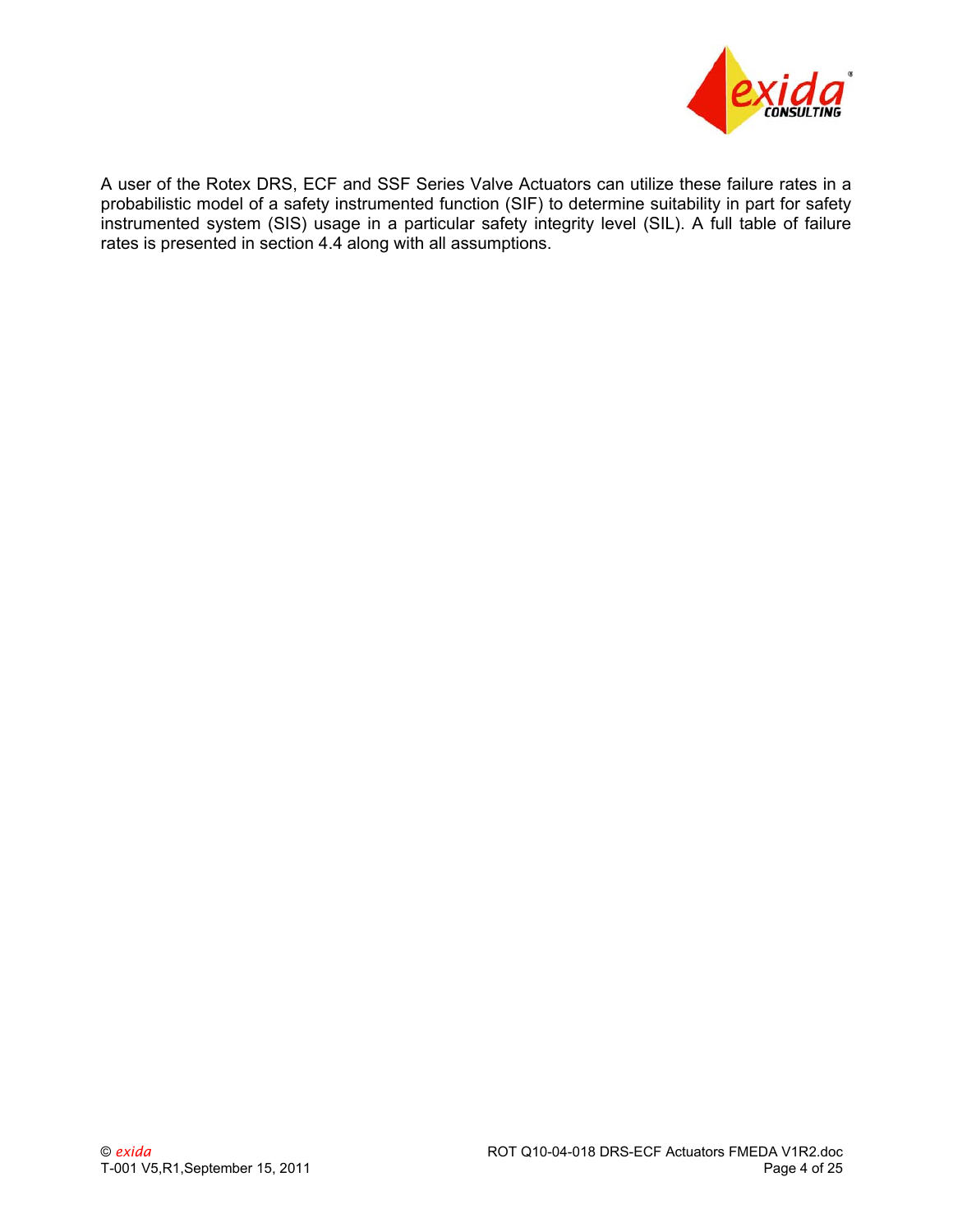

# **Table of Contents**

| 1              |            |  |                                                                              |    |  |
|----------------|------------|--|------------------------------------------------------------------------------|----|--|
| $\overline{2}$ |            |  |                                                                              |    |  |
|                | 2.1        |  |                                                                              |    |  |
|                | 2.2        |  |                                                                              |    |  |
|                | 2.3        |  |                                                                              |    |  |
|                | 2.4        |  |                                                                              |    |  |
|                | 2.5        |  |                                                                              |    |  |
|                | 2.5.1      |  | Documentation provided by Rotex Manufacturers & Engineers Private Limited  9 |    |  |
|                | 2.5.2      |  |                                                                              |    |  |
| 3              |            |  |                                                                              |    |  |
|                | 3.1        |  |                                                                              |    |  |
|                | 3.2        |  |                                                                              |    |  |
| $\overline{4}$ |            |  |                                                                              |    |  |
|                | 4.1        |  |                                                                              |    |  |
|                | 4.2        |  |                                                                              |    |  |
|                | 4.2.1      |  |                                                                              |    |  |
|                | 4.2.2      |  |                                                                              |    |  |
|                | 4.3        |  |                                                                              |    |  |
|                | 4.4        |  |                                                                              |    |  |
| 5              |            |  |                                                                              |    |  |
|                | 5.1        |  |                                                                              |    |  |
|                | 5.2        |  |                                                                              |    |  |
| 6              |            |  |                                                                              |    |  |
| 7              |            |  |                                                                              | 20 |  |
|                | 7.1        |  |                                                                              |    |  |
|                | 7.2        |  |                                                                              |    |  |
|                | 7.3        |  |                                                                              |    |  |
|                | 7.4        |  |                                                                              |    |  |
|                | Appendix A |  |                                                                              |    |  |
| Appendix B     |            |  |                                                                              |    |  |
|                | B.1        |  |                                                                              |    |  |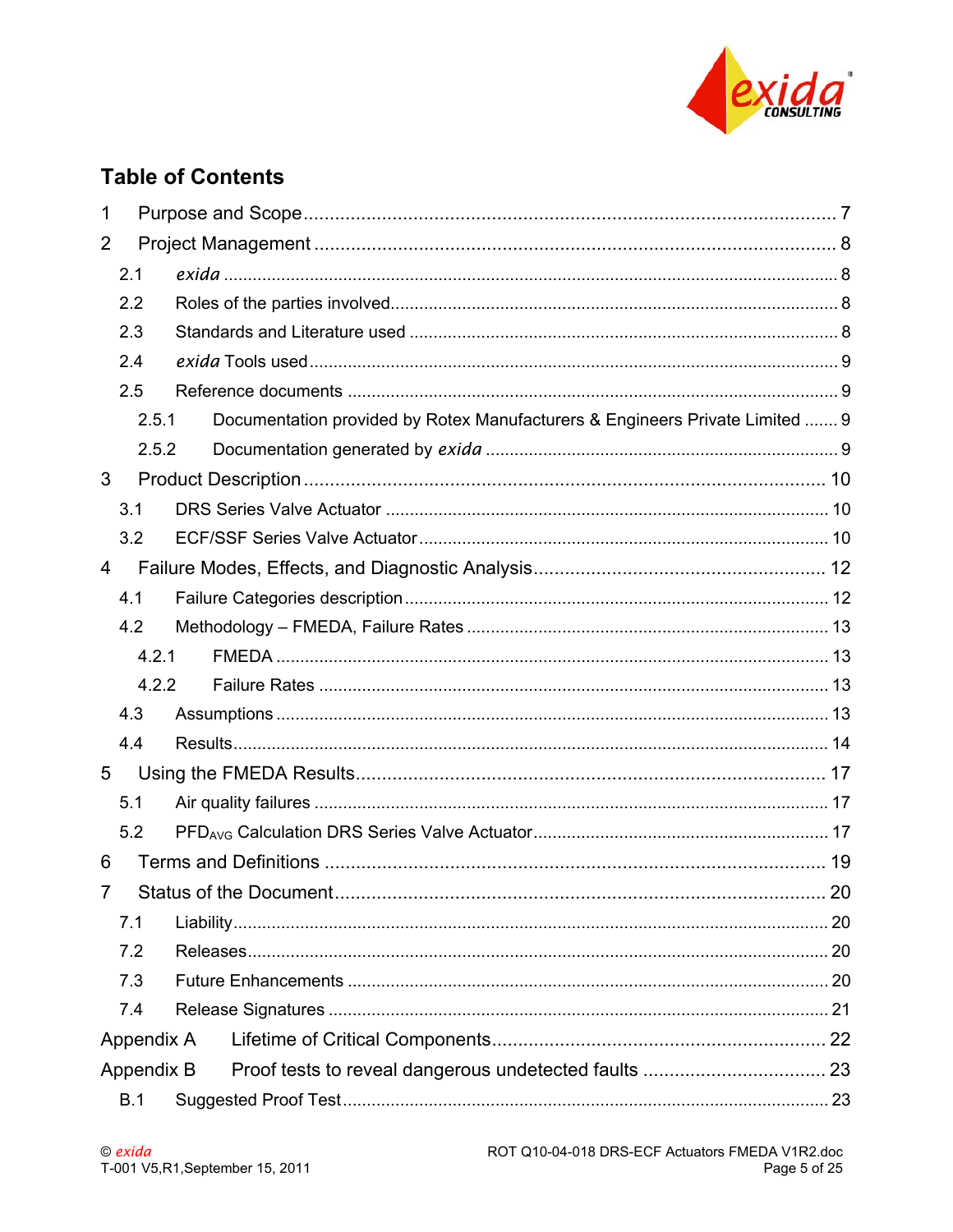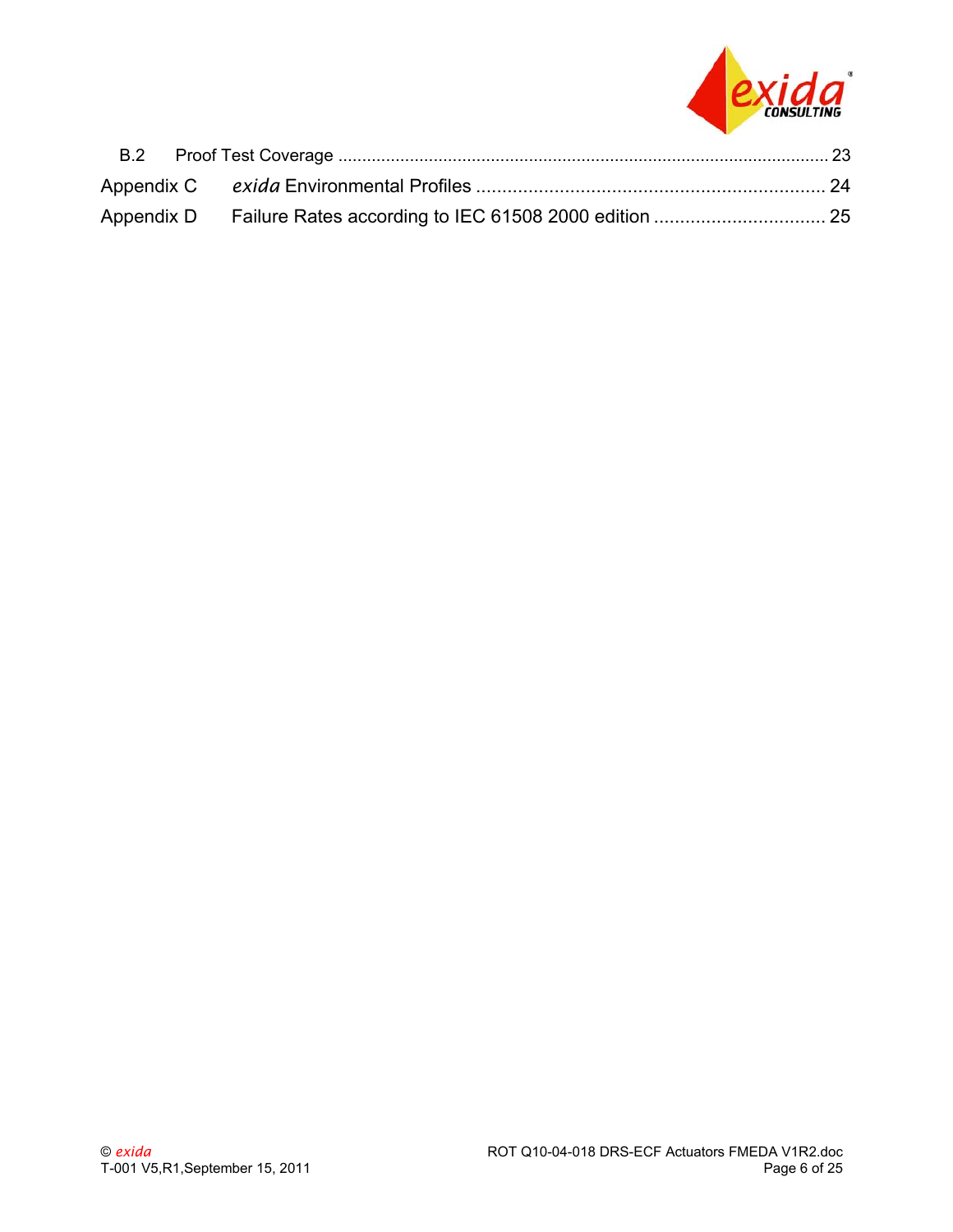

## **1 Purpose and Scope**

Generally three options exist when doing an assessment of sensors, interfaces and/or final elements.

#### *Option 1: Hardware assessment according to IEC 61508*

<span id="page-6-0"></span>Option 1 is a hardware assessment by *exida* according to the relevant functional safety standard(s) like IEC 61508 or ISO 13849-1. The hardware assessment consists of a FMEDA to determine the fault behavior and the failure rates of the device, which are then used to calculate the Safe Failure Fraction (SFF) and the average Probability of Failure on Demand (PFD<sub>AVG</sub>). When appropriate, fault injection testing will be used to confirm the effectiveness of any self-diagnostics.

This option provides the safety instrumentation engineer with the required failure data as per IEC 61508 / IEC 61511. This option does not include an assessment of the development process.

#### *Option 2: Hardware assessment with proven-in-use consideration per IEC 61508 / IEC 61511*

Option 2 extends Option 1 with an assessment of the proven-in-use documentation of the device including the modification process.

This option for pre-existing programmable electronic devices provides the safety instrumentation engineer with the required failure data as per IEC 61508 / IEC 61511. When combined with plant specific proven-in-use records, it may help with prior-use justification per IEC 61511 for sensors, final elements and other PE field devices.

#### *Option 3: Full assessment according to IEC 61508*

Option 3 is a full assessment by *exida* according to the relevant application standard(s) like IEC 61511 or EN 298 and the necessary functional safety standard(s) like IEC 61508 or ISO 13849-1. The full assessment extends Option 1 by an assessment of all fault avoidance and fault control measures during hardware and software development.

This option provides the safety instrumentation engineer with the required failure data as per IEC 61508 / IEC 61511 and confidence that sufficient attention has been given to systematic failures during the development process of the device.

#### **This assessment shall be done according to option 1.**

This document shall describe the results of the hardware assessment in the form of the Failure Modes, Effects and Diagnostic Analysis carried out on the Rotex DRS, ECF and SSF Series Valve Actuators. From this, failure rates, Safe Failure Fraction (SFF) and example  $PFD_{AVG}$  values are calculated.

The information in this report can be used to evaluate whether a final element subsystem meets the average Probability of Failure on Demand ( $PFD_{AVG}$ ) requirements and the architectural constraints / minimum hardware fault tolerance requirements per IEC 61508 / IEC 61511.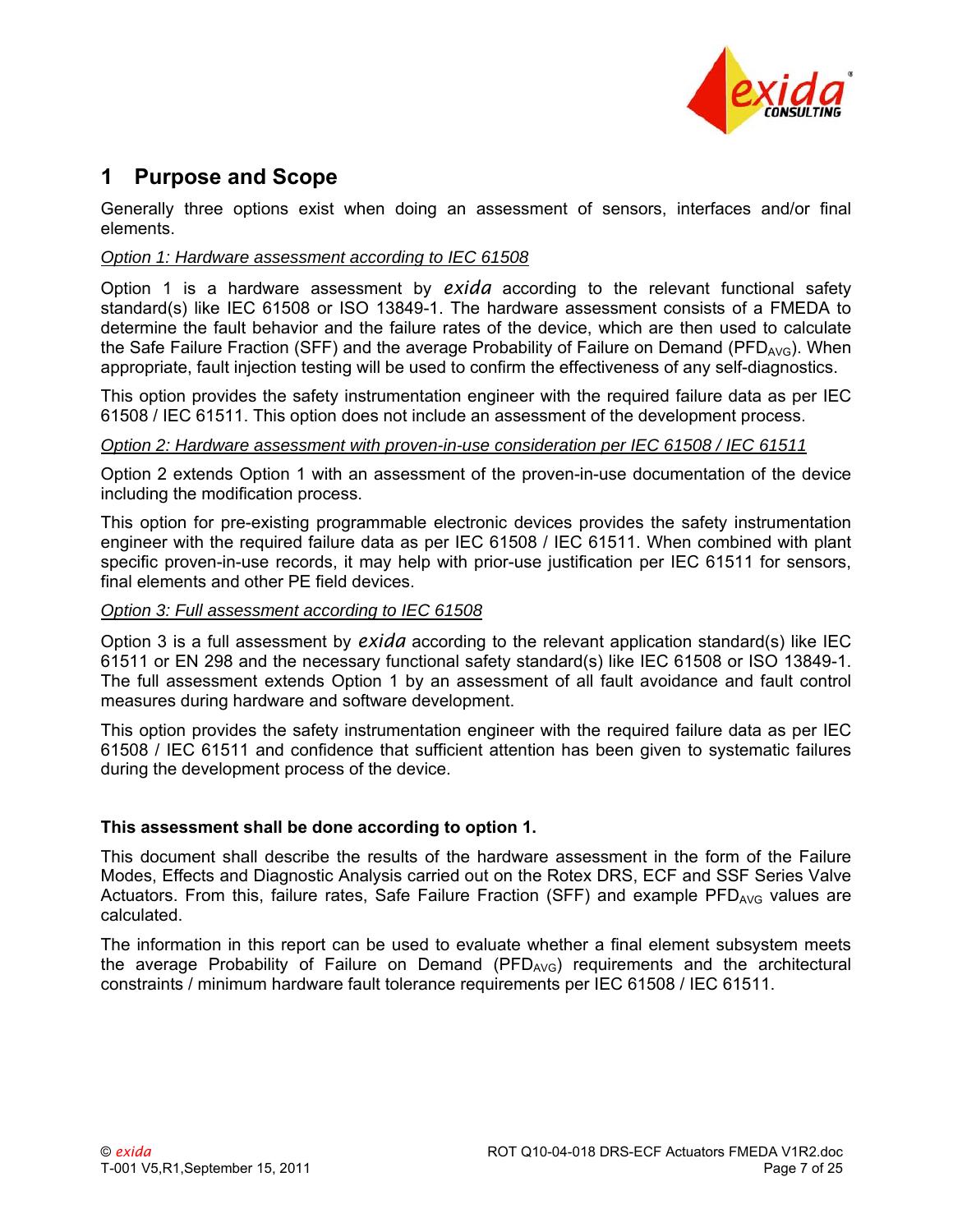

# **2 Project Management**

### <span id="page-7-0"></span>**2.1 exida**

<span id="page-7-1"></span>*exida* is one of the world's leading product certification and knowledge companies specializing in automation system safety and availability with over 300 years of cumulative experience in functional safety. Founded by several of the world's top reliability and safety experts from assessment organizations and manufacturers, *exida* is a global company with offices around the world. *exida* offers training, coaching, project oriented consulting services, safety lifecycle engineering tools, detailed product assurance and certification analysis and a collection of on-line safety and reliability resources. *exida* maintains a comprehensive failure rate and failure mode database on process equipment.

### **2.2 Roles of the parties involved**

<span id="page-7-2"></span>

| Rotex Manufacturers & Engineers | Manufacturer of the DRS, ECF/SSF Valve Actuators                           |
|---------------------------------|----------------------------------------------------------------------------|
| exida                           | Performed the hardware assessment according to<br>Option 1 (see Section 1) |

Rotex Manufacturers & Engineers Private Limited contracted *exida* in Feburary 2011 with the hardware assessment of the above-mentioned device.

### **2.3 Standards and Literature used**

<span id="page-7-3"></span>The services delivered by *exida* were performed based on the following standards / literature.

<span id="page-7-6"></span><span id="page-7-5"></span><span id="page-7-4"></span>

| IN1  | IEC 61508-2: ed2, 2010                                                                 | Functional Safety of Electrical/Electronic/Programmable<br><b>Electronic Safety-Related Systems</b>                      |
|------|----------------------------------------------------------------------------------------|--------------------------------------------------------------------------------------------------------------------------|
| [N2] | Electrical & Mechanical<br><b>Component Reliability</b><br>Handbook, 2nd Edition, 2008 | exida LLC, Electrical & Mechanical Component Reliability<br>Handbook, Second Edition, 2008, ISBN 978-0-9727234-<br>6-6   |
| [N3] | EMCR Handbook, 2011<br>Update                                                          | exida LLC, Electrical & Mechanical Component Reliability<br>Handbook, 2011 Update                                        |
| [N4] | <b>Safety Equipment Reliability</b><br>Handbook, 3rd Edition, 2007                     | exida L.L.C, Safety Equipment Reliability Handbook,<br>Third Edition, 2007, ISBN 978-0-9727234-9-7                       |
| [N5] | Goble, W.M. 1998                                                                       | Control Systems Safety Evaluation and Reliability, ISA,<br>ISBN #1-55617-636-8. Reference on FMEDA methods               |
| [N6] | IEC 60654-1:1993-02,<br>second edition                                                 | Industrial-process measurement and control equipment -<br>Operating conditions – Part 1: Climatic condition              |
| [N7] | O'Brien, C. & Bredemeyer,<br>L., 2009                                                  | exida LLC., Final Elements & the IEC 61508 and IEC<br>Functional Safety Standards, 2009, ISBN 978-1-9934977-<br>$01 - 9$ |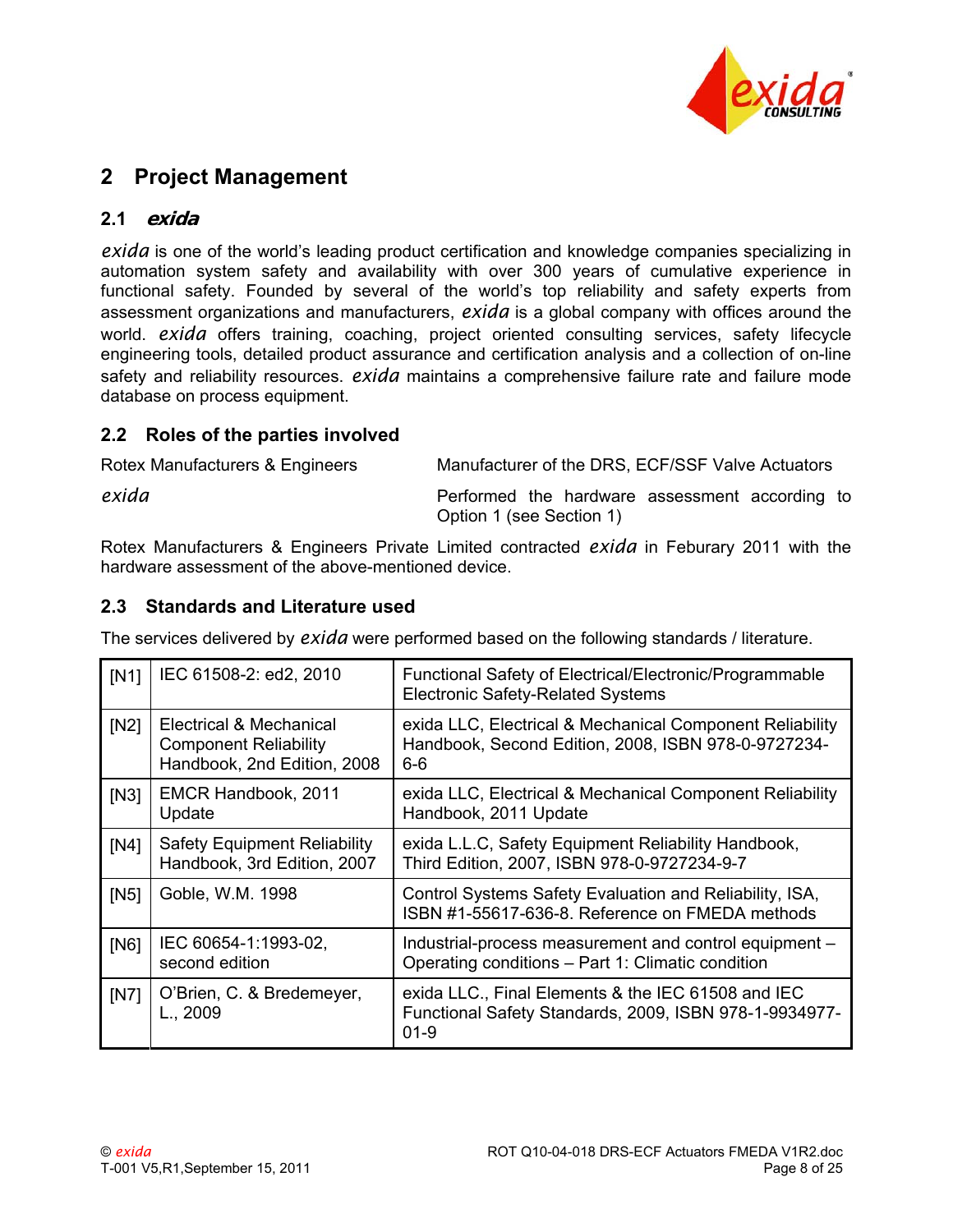

### **2.4 exida Tools used**

<span id="page-8-1"></span>

### <span id="page-8-2"></span>**2.5 Reference documents**

### **2.5.1 Documentation provided by Rotex Manufacturers & Engineers Private Limited**

| [D1] | DRS IOM, Rev 0, Oct 2010           | Rotex DRSB to DRSM Pneumatic Actuator Service<br>Instructions                                     |
|------|------------------------------------|---------------------------------------------------------------------------------------------------|
| [D2] | MI2-0710                           | Rotex DRS Series Scotch Yoke Actuators Brochure                                                   |
| [D3] | HPHDA-1110-M2-RO-MI,<br>March 2011 | Heavy Duty Actuators Catalog, High Flow Valves Product<br><b>Brochure</b>                         |
| [D4] | Actuator Models, Rev 1,<br>6/6/11  | Models for Certification, Lists models to be certified and<br>equivalencies for different markets |
| [D5] | ECF IOM, Rev 01, 4/1/08            | <b>IOM - ROTEX ECF Series ACTUATORS Installation</b><br>Manual                                    |
| [D6] | ECF-SSF, V3-1, April 2010          | Rotex Rotary Actuator ECF/SSF Series Brochure                                                     |

# <span id="page-8-3"></span>**2.5.2 Documentation generated by exida**

<span id="page-8-4"></span><span id="page-8-0"></span>

| [R1] | <b>Rotex DRS Actuator</b><br>FMEDA R3.xls,<br>10/31/2011                  | Failure Modes, Effects, and Diagnostic Analysis - DRS and<br>ECF/SSF Series Valve Actuator (internal document) |
|------|---------------------------------------------------------------------------|----------------------------------------------------------------------------------------------------------------|
| [R2] | ROT Q10-04-018 DRS-<br><b>ECF Actuators FMEDA</b><br>V1R2.doc, 11/03/2011 | FMEDA report, Rotex DRS, ECF and SSF Series Valve<br>Actuators (this report)                                   |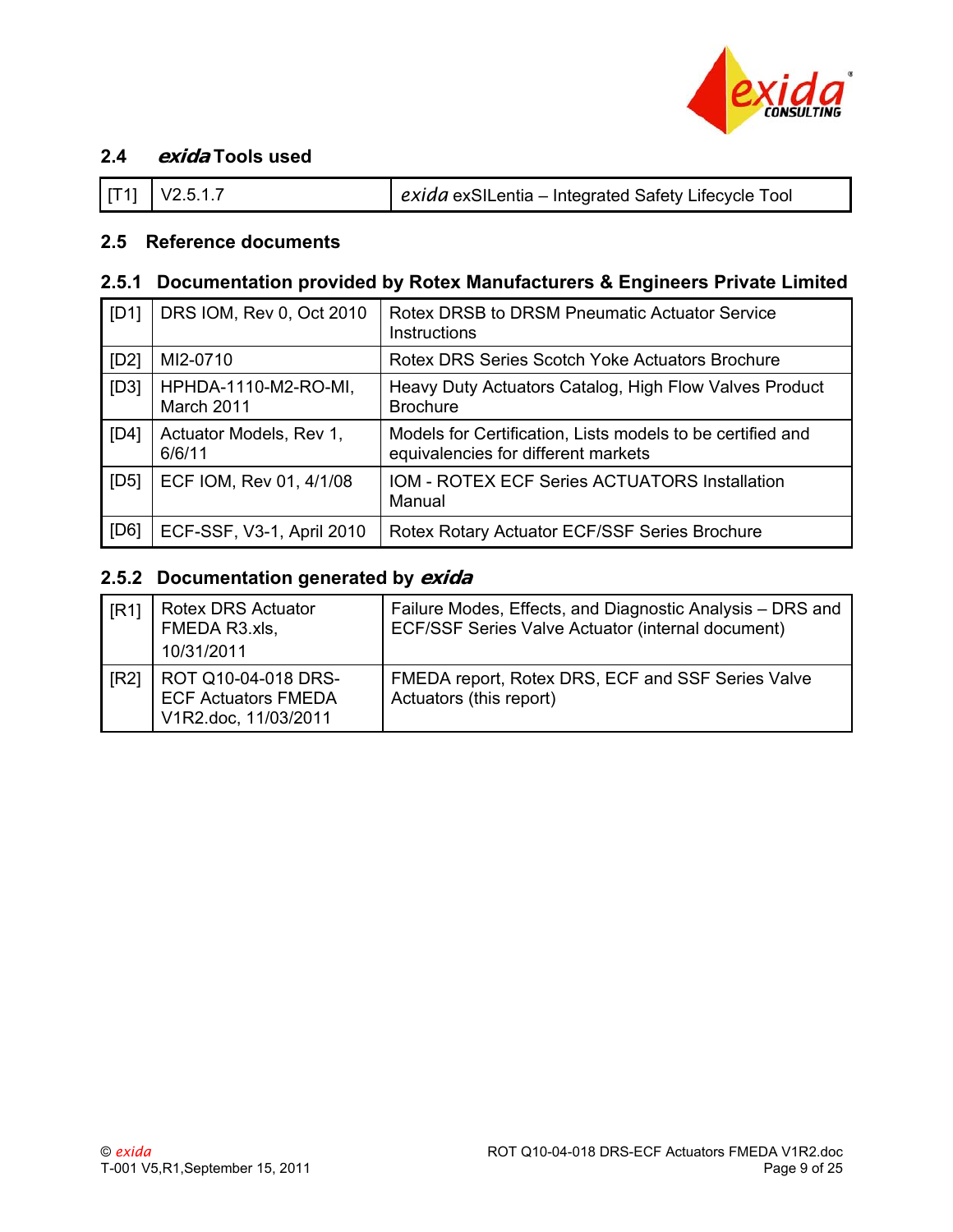

# **3 Product Description**

### <span id="page-9-2"></span>**3.1 DRS Series Valve Actuator**

The Rotex DRS Valve Actuator Series is a line of heavy duty Pneumatic or Hydraulic Scotch Yoke Valve Actuators. They feature internal tie rods and hard chrome plated cylinders. They are available in both Single Acting (aka Spring Return) and Double Acting. Units can be easily converted from Double Acting to Single Acting in the field.

This analysis covers the DRS Series frame sizes AA to M and Pneumatic bore sizes of 63 to 1300mm. Figure 1 shows a typical Spring Return DRS Actuator that is covered in this report.



**Figure 1: typical DRS Spring Return Valve Actuator** 

### **3.2 ECF/SSF Series Valve Actuator**

<span id="page-9-1"></span><span id="page-9-0"></span>The Rotex ECF Valve Actuator Series is a line of double Rack and Pinion Valve Actuators. The ECF series has an extruded Aluminum hard anodized body. These may be also be Single or Double Acting devices and will always consist of two Racks / Pistons. The SSF series is similarly constructed as the ECF except that they have a Stainless Steel body and end covers. The ECF series is also sold in the US and Canada as the ECV series (same but with imperial mounting pattern) and it is also included in this analysis. Figure 2 shows a typical Double Acting ECF Actuator that is covered in this report.



**Figure 2: typical ECF Valve Actuator**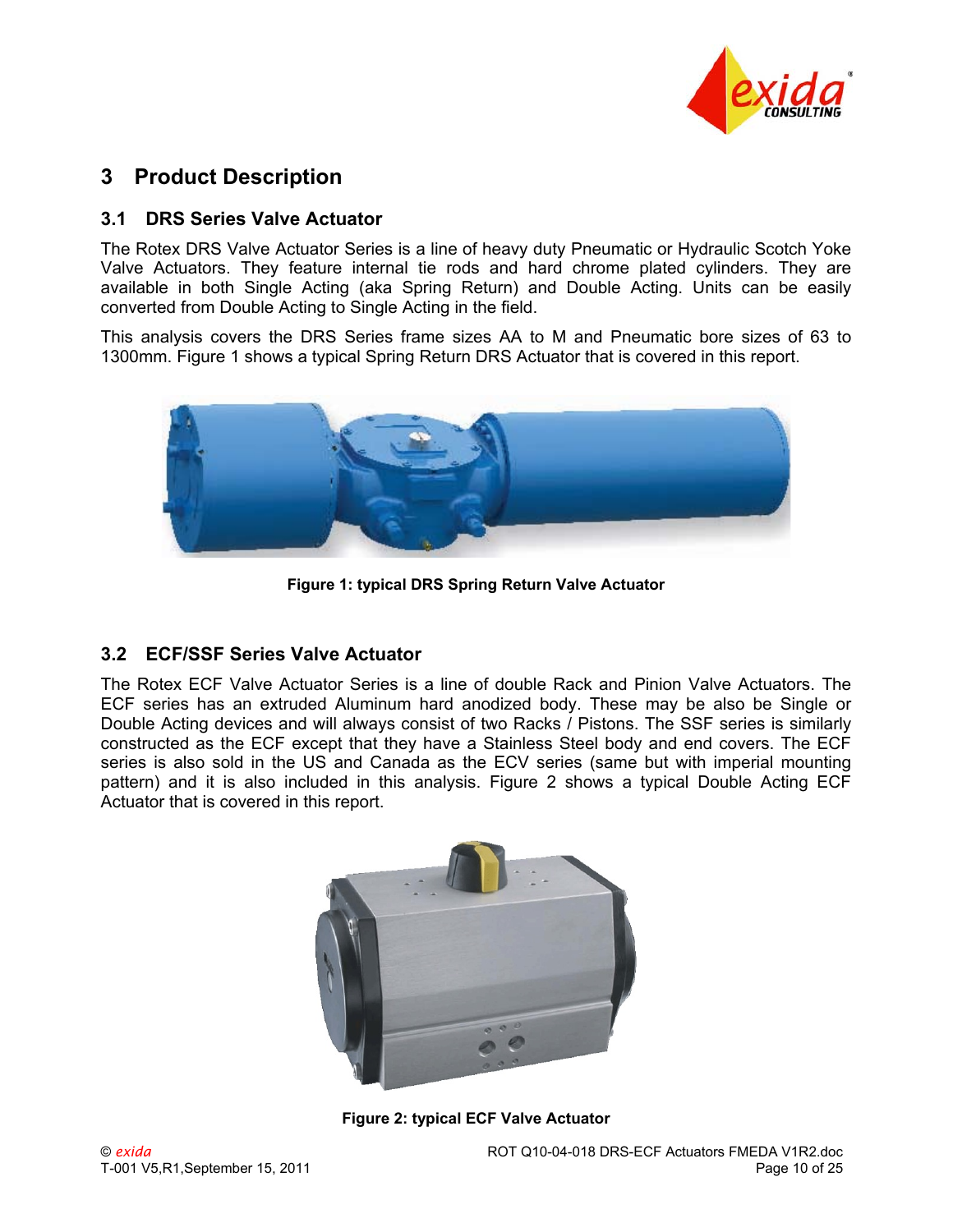

The Rotex DRS, ECF and SSF Series Valve Actuators are classified as a Type  $A<sup>4</sup>$  $A<sup>4</sup>$  $A<sup>4</sup>$  device according to IEC 61508, having a hardware fault tolerance of 0.

[Table 5](#page-10-1) gives an overview of the different versions that were considered in the FMEDA of the Rotex DRS and ECF Series Valve Actuators.

| DRS Series        | DRS Frame Sizes AA to M, Spring Return Scotch Yoke Actuators       |
|-------------------|--------------------------------------------------------------------|
| DRS Series        | DRS Frame Sizes AA to M, Double Acting Scotch Yoke Actuators       |
| <b>ECF Series</b> | ECF/SSF - Sizes 32 to 350, Single Acting Rack and Pinion Actuators |
| <b>ECF Series</b> | ECF/SSF - Sizes 32 to 350, Double Acting Rack and Pinion Actuators |

#### <span id="page-10-1"></span>**Table 5 Version Overview**

 $\overline{a}$ 

<span id="page-10-0"></span> $4$  Type A element: "Non-Complex" element (using discrete components); for details see 7.4.4.1.2 of IEC 61508-2, ed2, 2010.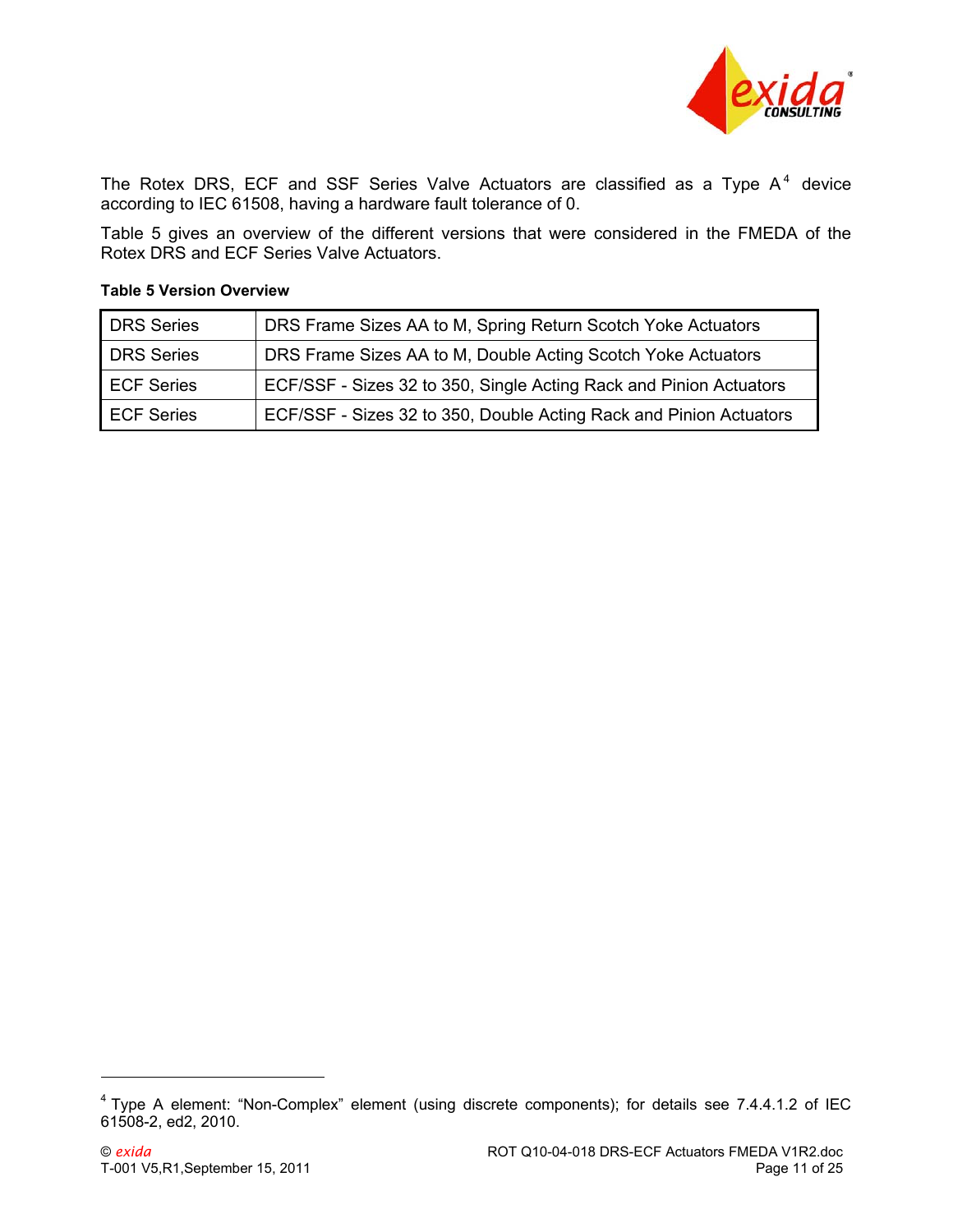

# **4 Failure Modes, Effects, and Diagnostic Analysis**

The Failure Modes, Effects, and Diagnostic Analysis was performed based on the documentation obtained from Rotex Manufacturers & Engineers Private Limited and is documented in [\[R1\].](#page-8-4)

### **4.1 Failure Categories description**

In order to judge the failure behavior of the Rotex DRS and ECF Series Valve Actuators, the following definitions for the failure of the device were considered.

Fail-Safe State

| Spring Return                  | State where hold position air is released and the spring is extended.<br>(may also be referred to as Single Acting)                                                                                                                        |
|--------------------------------|--------------------------------------------------------------------------------------------------------------------------------------------------------------------------------------------------------------------------------------------|
| Double Acting                  | State where the hold position pressure is released and pressure is<br>supplied to the trip side of the actuator.                                                                                                                           |
| Fail Safe                      | Failure that causes the Actuator and Valve to go to the defined fail-<br>safe state without a demand from the process.                                                                                                                     |
| Fail Dangerous                 | Failure that does not respond to a demand from the process (i.e.<br>being unable to go to the defined fail-safe state).                                                                                                                    |
| Fail Dangerous Undetected      | Failure that is dangerous and that is not being diagnosed by any<br>automatic diagnostic.                                                                                                                                                  |
| <b>Fail Dangerous Detected</b> | Failure that is dangerous but is detected by automatic diagnostics<br>such as Partial Valve Stroke Testing.                                                                                                                                |
| No Effect                      | Failure of a component that is part of the safety function but that has<br>no effect on the safety function.                                                                                                                               |
| External Leakage               | Failure that causes the operating media to leak outside of the<br>Actuator. External Leakage is not considered part of the safety<br>function and therefore this failure rate is not included in the Safe<br>Failure Fraction calculation. |
|                                | ┯ <b>ा (</b> पारा। पारा पारापा पारापाल ठाउँ पारापाल स्थान पा                                                                                                                                                                               |

The failure categories listed above expand on the categories listed in IEC 61508 which are only safe and dangerous, both detected and undetected. In IEC 61508, Edition 2010, the No Effect failures cannot contribute to the failure rate of the safety function. Therefore they are not used for the Safe Failure Fraction calculation.

<span id="page-11-1"></span><span id="page-11-0"></span>External leakage failure rates do not directly contribute the reliability of an Actuator but should be reviewed for secondary safety and environmental issues if other than air is used as the operating media.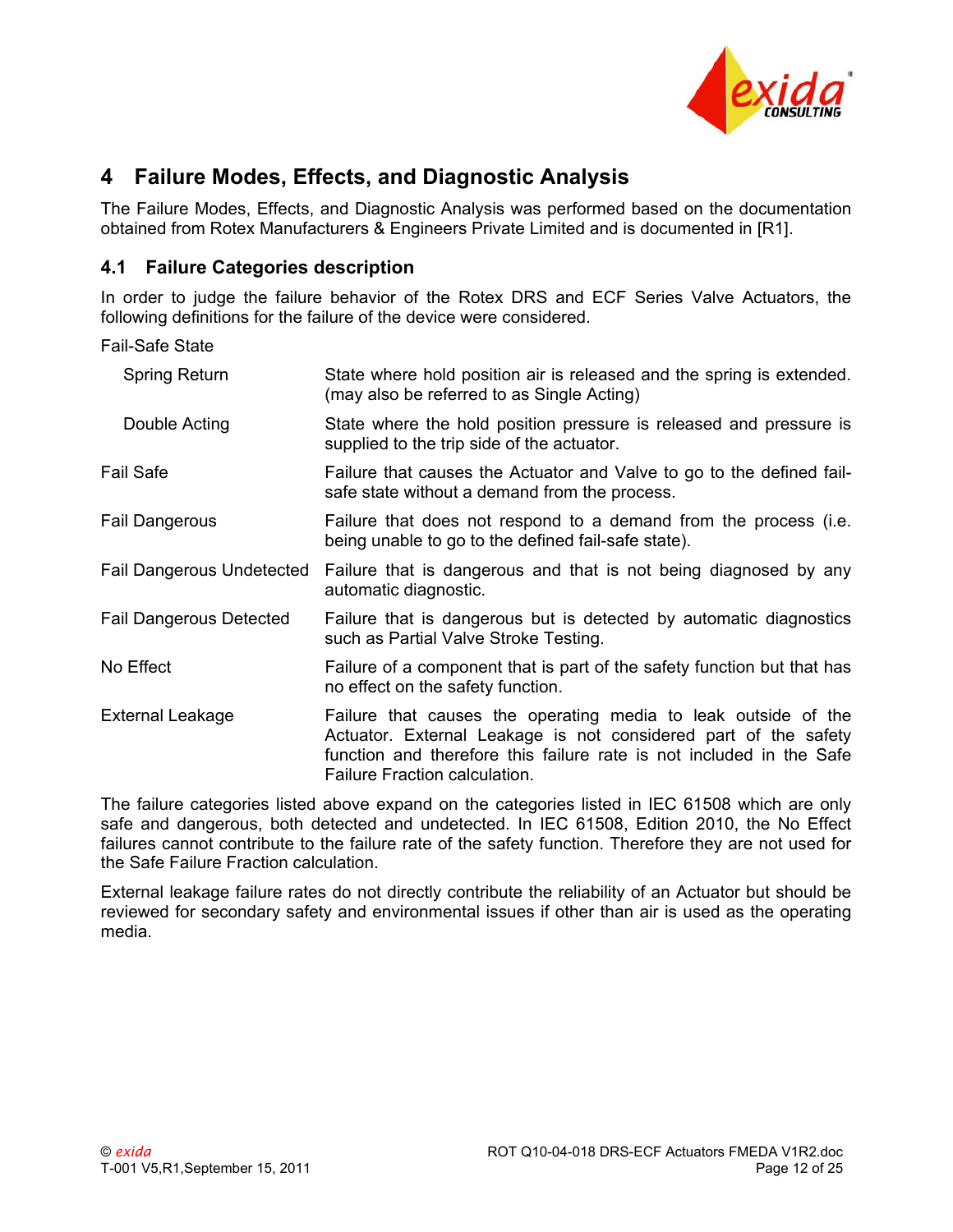

### **4.2 Methodology – FMEDA, Failure Rates**

#### **4.2.1 FMEDA**

A Failure Modes and Effects Analysis (FMEA) is a systematic way to identify and evaluate the effects of different component failure modes, to determine what could eliminate or reduce the chance of failure, and to document the system in consideration.

A FMEDA (Failure Mode Effect and Diagnostic Analysis) is an FMEA extension. It combines standard FMEA techniques with the extension to identify online diagnostics techniques and the failure modes relevant to safety instrumented system design. It is a technique recommended to generate failure rates for each important category (safe detected, safe undetected, dangerous detected, dangerous undetected, fail high, fail low, etc.) in the safety models. The format for the FMEDA is an extension of the standard FMEA format from MIL STD 1629A, Failure Modes and Effects Analysis.

#### <span id="page-12-0"></span>**4.2.2 Failure Rates**

The failure rate data used by *exida* in this FMEDA are from the Electrical and Mechanical Component Reliability Handbook [\[N2\]](#page-7-4) and [\[N3\]](#page-7-5) which was derived using field failure data from multiple sources and failure data from various databases. The rates were chosen in a way that is appropriate for safety integrity level verification calculations. The rates were chosen to match *exida* Profile 3. It is expected that the actual number of field failures due to random events will be less than the number predicted by these failure rates.

For hardware assessment according to IEC 61508 only random equipment failures are of interest. It is assumed that the equipment has been properly selected for the application and is adequately commissioned such that early life failures (infant mortality) may be excluded from the analysis.

Failures caused by external events, however should be considered as random failures. Examples of such failures are loss of power, physical abuse, or problems due to intermittent instrument air quality.

The assumption is also made that the equipment is maintained per the requirements of IEC 61508 or IEC 61511 and therefore a preventative maintenance program is in place to replace equipment before the end of its "useful life". Corrosion, erosion, coil burnout etc. are considered age related (late life) or systematic failures, provided that materials and technologies applied are indeed suitable for the application in all modes of operation.

<span id="page-12-2"></span><span id="page-12-1"></span>The user of these numbers is responsible for determining their applicability to any particular environment. Accurate plant specific data may be used for this purpose. If a user has data collected from a good proof test reporting system that indicates higher failure rates, the higher numbers shall be used. Some industrial plant sites have high levels of stress. Under those conditions the failure rate data is adjusted to a higher value to account for the specific conditions of the plant.

### <span id="page-12-3"></span>**4.3 Assumptions**

The following assumptions have been made during the Failure Modes, Effects, and Diagnostic Analysis of the Rotex DRS, ECF and SSF Series Valve Actuators.

• Only a single component failure will fail the entire Valve Actuator.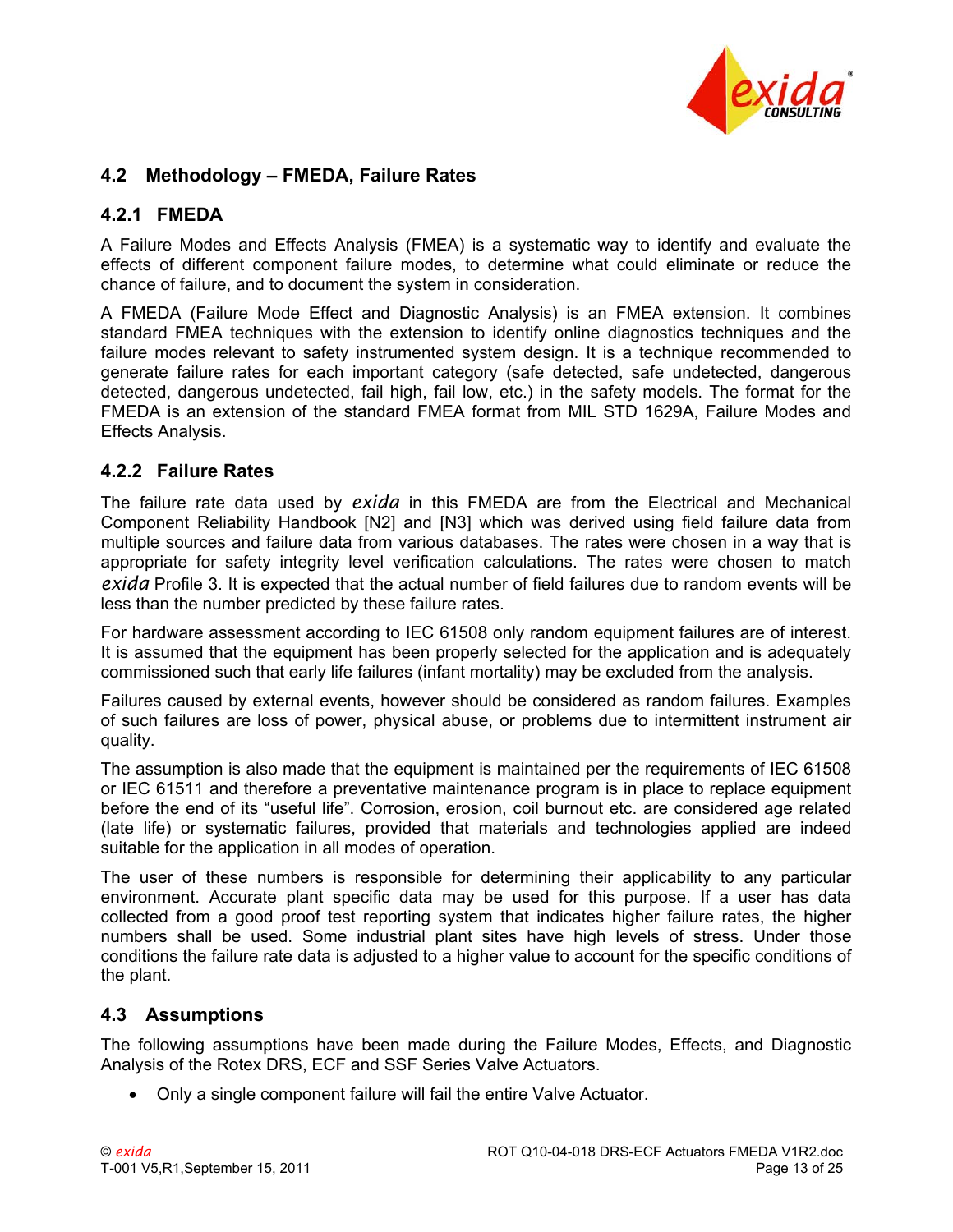

- Failure rates are constant, wear-out mechanisms are not included.
- Propagation of failures is not relevant.
- All components that are not part of the safety function and cannot influence the safety function (feedback immune) are excluded.
- The stress levels are average for an industrial environment and can be compared to the *exida* Profile 3 with temperature limits within the manufacturer's rating. Other environmental characteristics are assumed to be within manufacturer's rating.
- Materials are compatible with process conditions.
- Clean and dry operating air is used per ANSI/ISA-7.0.01-1996 Quality Standard for Instrument Air.
- The device is installed per manufacturer's instructions.
- Breakage or plugging of air inlet and outlet lines has not been included in the analysis.
- Failure rates for the Double Acting Actuator options do not include failure of the air supply.
- When used as an automated diagnostic, Partial Valve Stroke Testing is performed at a rate at least ten times faster than the expected demand rate.
- Partial Valve Stroke Testing of the SIF includes position detection from actuator top mounted position sensors, typical of quarter turn installations.
- Worst-case internal fault detection time is the time between automated PVST tests.

#### <span id="page-13-0"></span>**4.4 Results**

Using reliability data extracted from the *exida* Electrical and Mechanical Component Reliability Handbook the following failure rates resulted from the Rotex DRS, ECF and SSF Series Valve Actuators FMEDA. [Table 6](#page-13-1) lists the failure rates DRS Series Valve Actuator and in [Table 7](#page-14-0) for ECF/SSF Series Valve Actuator. Both the normal failure rates and the failure rates when performing Partial Valve Stroke Testing (PVST) as an automatic diagnostic are listed.

|                                  | <b>No PVST</b>                          |                                | <b>With PVST</b>                        |                                |  |
|----------------------------------|-----------------------------------------|--------------------------------|-----------------------------------------|--------------------------------|--|
| <b>Failure Category</b>          | <b>Spring Return</b><br>(Single Acting) | <b>Double</b><br><b>Acting</b> | <b>Spring Return</b><br>(Single Acting) | <b>Double</b><br><b>Acting</b> |  |
| <b>Fail Safe Detected</b>        |                                         | 0                              | 490                                     |                                |  |
| <b>Fail Safe Undetected</b>      | 490                                     | 0                              | 0                                       |                                |  |
| <b>Fail Dangerous Detected</b>   |                                         | 0                              | 331                                     | 570                            |  |
| <b>Fail Dangerous Undetected</b> | 497                                     | 877                            | 166                                     | 307                            |  |
| No Effect                        | 975                                     | 758                            | 975                                     | 758                            |  |

#### <span id="page-13-1"></span>**Table 6 Failure rates DRS Series Valve Actuator in FIT**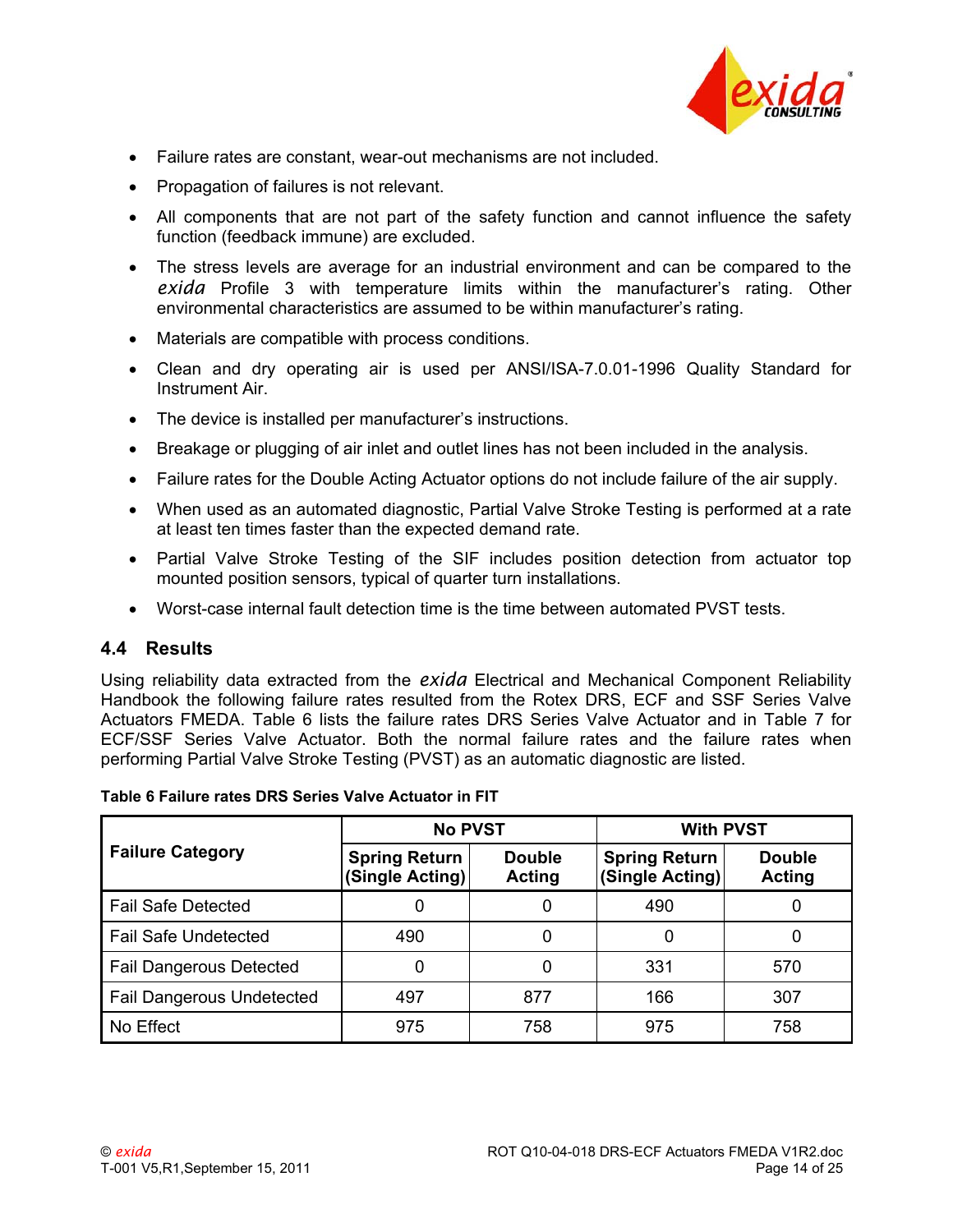

|                                  | <b>No PVST</b>                          |                         | <b>With PVST</b>                        |                         |  |
|----------------------------------|-----------------------------------------|-------------------------|-----------------------------------------|-------------------------|--|
| <b>Failure Category</b>          | <b>Spring Return</b><br>(Single Acting) | <b>Double</b><br>Acting | <b>Spring Return</b><br>(Single Acting) | <b>Double</b><br>Acting |  |
| <b>Fail Safe Detected</b>        |                                         | 0                       | 399                                     |                         |  |
| <b>Fail Safe Undetected</b>      | 399                                     | 0                       | 0                                       |                         |  |
| <b>Fail Dangerous Detected</b>   |                                         | 0                       | 165                                     | 283                     |  |
| <b>Fail Dangerous Undetected</b> | 312                                     | 448                     | 147                                     | 165                     |  |
| No Effect                        | 468                                     | 697                     | 468                                     | 697                     |  |

<span id="page-14-0"></span>**Table 7 Failure rates ECF/SSF Series Valve Actuator in FIT** 

In addition to the failure rates listed above, the external leakage failure rate of the DRS Series Valve Actuator is 134 FIT for Spring Return devices, and 204 FIT for the Double Acting. The ECF/SSF Series Valve Actuator has 190 FIT for Spring Return, and 433 FIT for the Double Acting. The above listed No Effect rates already have these rates included as air is normally the operating media. In the event that air is not the operating media (for example natural gas is used), then the No Effect rate should be adjusted accordingly. External leakage failure rates do not directly contribute to the reliability of the Actuator but should be reviewed for secondary safety and environmental issues.

These failure rates are valid for the useful lifetime of the product, see [Appendix A](#page-21-0).

[Table 8](#page-15-0) lists the failure rates for the Rotex DRS, ECF and SSF Series Valve Actuators according to IEC 61508, ed2, 2010. For reference purposes, a table listing the failure rates according to the previous 2000 edition of the standard is listed in [Appendix D](#page-24-0). According to IEC 61508 [\[N1\]](#page-7-6), the Safe Failure Fraction of a (sub)system should be determined.

However as the DRS or ECF/SSF Series Valve Actuator is only one part of a (sub)system, the SFF should be calculated for the entire final element combination. The Safe Failure Fraction is the fraction of the overall failure rate of a device that results in either a safe fault or a diagnosed unsafe fault. This is reflected in the following formulas for SFF:

 $SFF = 1 - \lambda_{DU} / \lambda_{TOTAL}$ 

Where  $\lambda_{\text{TOTAL}} = \lambda_{SD+} \lambda_{SU+} \lambda_{DD+} \lambda_{DU}$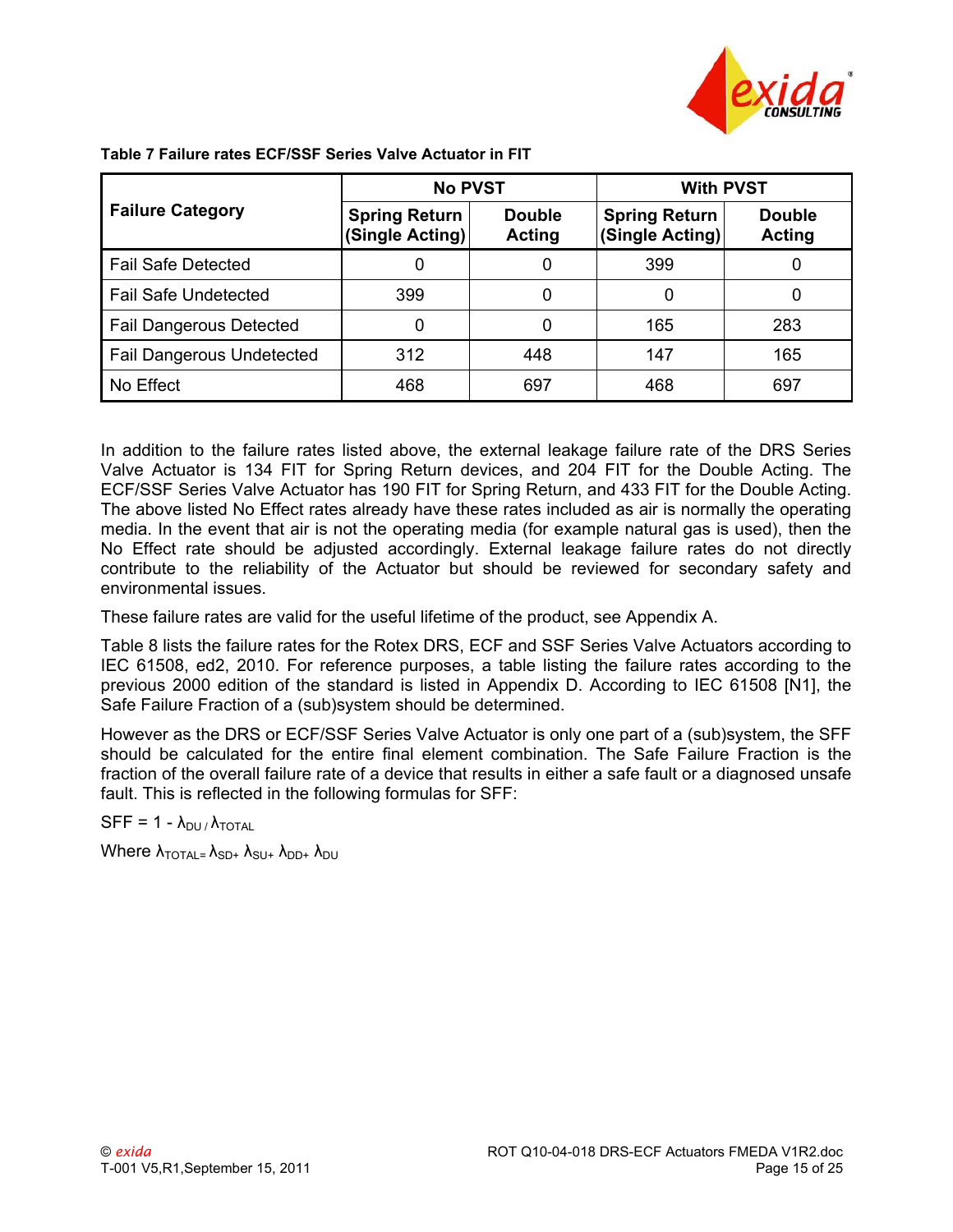

| <b>Device</b>                          | $\lambda_{SD}$ | $\lambda_{\rm SU}$ <sup>5</sup> | $\lambda_{DD}$ | $\lambda_{\text{DU}}$ | SFF <sup>6</sup> |
|----------------------------------------|----------------|---------------------------------|----------------|-----------------------|------------------|
| DRS Actuator, Spring Return            | 0              | 490                             | 0              | 497                   |                  |
| DRS Actuator, Spring Return w/PVST     | 490            | 0                               | 331            | 166                   |                  |
| DRS Actuator, Double Acting            | 0              | 0                               | 0              | 877                   |                  |
| DRS Actuator, Double Acting w/PVST     | 0              | 0                               | 570            | 307                   |                  |
| ECF/SSF Actuator, Spring Return,       | $\Omega$       | 399                             | 0              | 312                   |                  |
| ECF/SSF Actuator, Spring Return w/PVST | 399            | 0                               | 165            | 147                   |                  |
| ECF/SSF Actuator, Double Acting        | 0              | 0                               | 0              | 448                   |                  |
| ECF/SSF Actuator, Double Acting w/PVST | 0              | 0                               | 283            | 165                   |                  |

#### <span id="page-15-0"></span>**Table 8 Failure rates according to IEC 61508 in FIT**

The architectural constraint type for the Rotex DRS, ECF and SSF Series Valve Actuators is A. The hardware fault tolerance of the device is 0. The SFF and required SIL determine the level of hardware fault tolerance that is required per requirements of IEC 61508 [N1] or IEC 61511. The SIS designer is responsible for meeting other requirements of applicable standards for any given SIL as well.

 $\overline{a}$ 

<span id="page-15-1"></span><sup>&</sup>lt;sup>5</sup> It is important to realize that the No Effect failures are no longer included in the Safe Undetected failure category according to IEC 61508, ed2, 2010.

<span id="page-15-2"></span> $6$  Safe Failure Fraction needs to be calculated on (sub)system level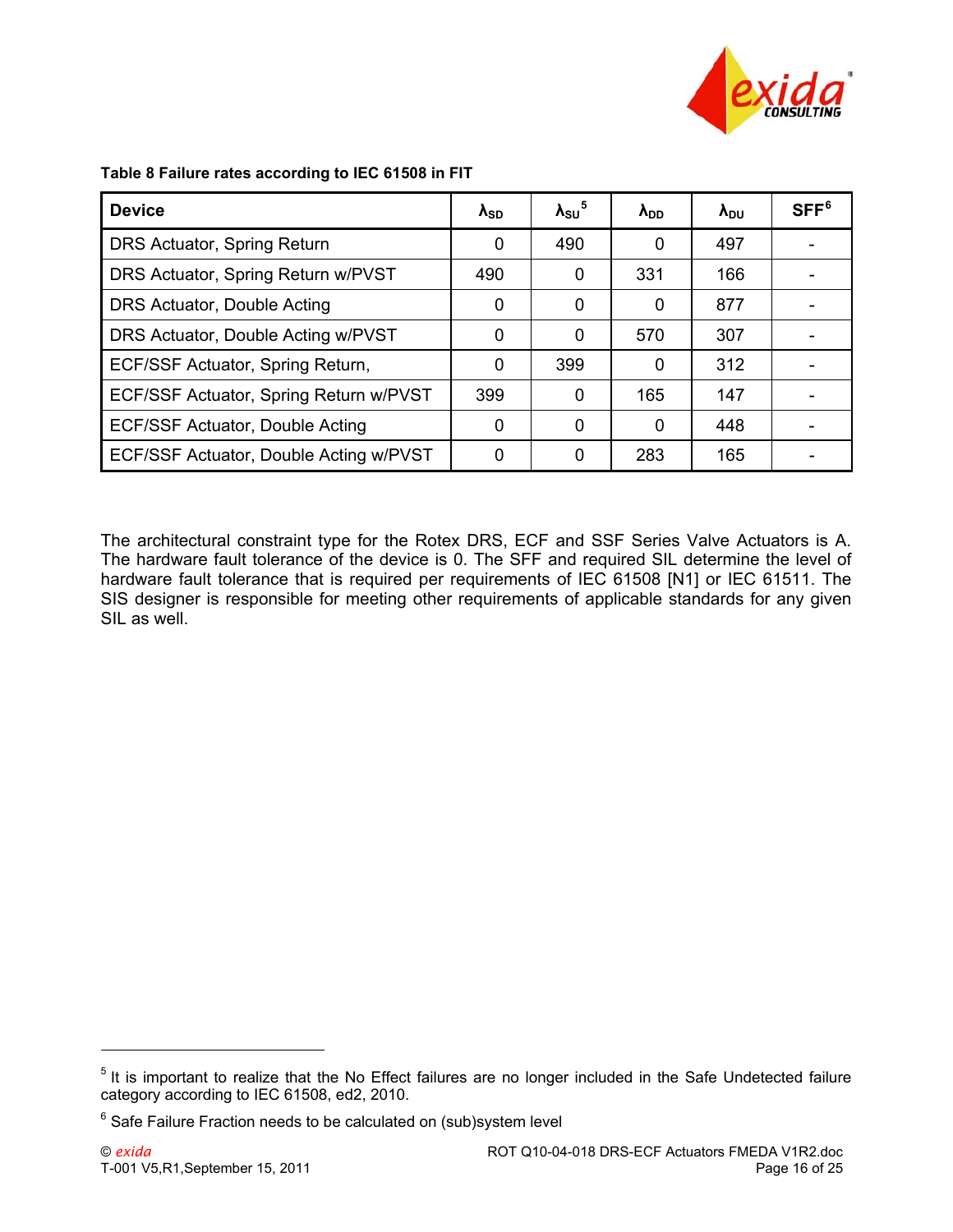

# <span id="page-16-0"></span>**5 Using the FMEDA Results**

The following sections describe how to apply the results of the FMEDA.

### <span id="page-16-1"></span>**5.1 Air quality failures**

The product failure rates that are listed in this report are failure rates that reflect the situation where the device is used with clean filtered air. Contamination from poor control air quality may affect the function or air flow in the device. For applications where these assumptions do not apply, the user must estimate the failure rates due to the contaminated media and add this failure rate to the product failure rates.

## <span id="page-16-2"></span>**5.2 PFDAVG Calculation DRS Series Valve Actuator**

An average Probability of Failure on Demand (PFD<sub>AVG</sub>) calculation is performed for a single (1001) DRS Series Valve Actuator with *exida's* exSILentia tool. The failure rate data used in this calculation is displayed in section [4.4.](#page-13-0) A mission time of 10 years has been assumed and a Mean Time To Restoration of 96 hours. [Table 9](#page-16-3) lists the proof test coverage (see [Appendix B](#page-22-0)) used for this configuration as well as the results when the proof test interval equals 1 year.

#### <span id="page-16-3"></span>**Table 9 Sample PFD<sub>AVG</sub> Results**

| <b>Device</b>              | <b>Proof Test</b><br>Coverage | <b>PFD<sub>AVG</sub></b> | $%$ of SIL 1<br>Range |  |
|----------------------------|-------------------------------|--------------------------|-----------------------|--|
| DRS - Spring Return        | 93%                           | 3.54E-03                 | 3.5%                  |  |
| DRS - Spring Return w/PVST | 78%                           | 2.20E-03                 | 2.2%                  |  |

The resulting  $PFD_{AVG}$  Graph generated from the exSILentia tool for a proof test of 1 year is displayed in [Figure 3](#page-16-4).



<span id="page-16-4"></span>Figure 3 PFD<sub>AVG</sub> value for a single, DRS Actuator with proof test intervals of 1 year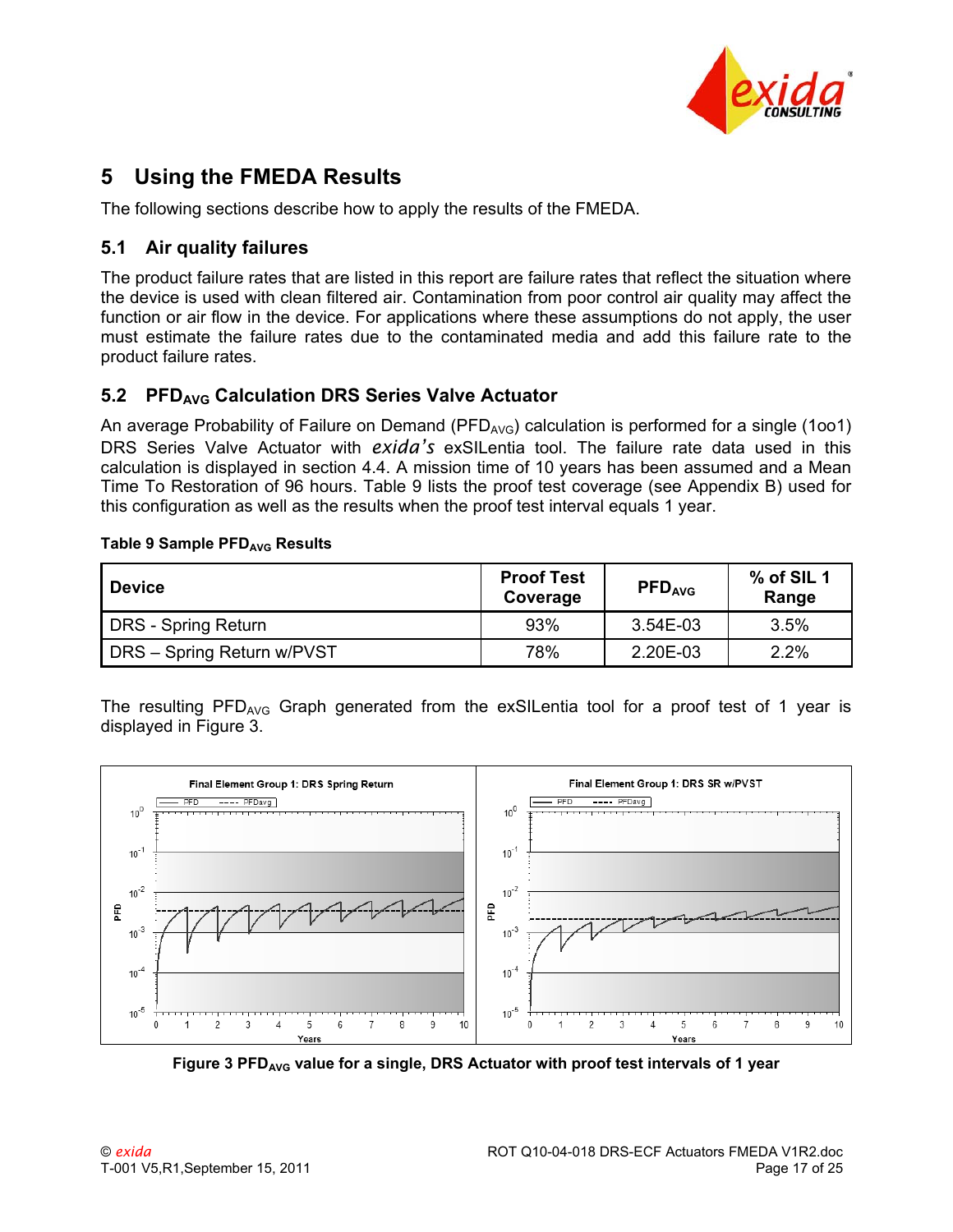

It is the responsibility of the Safety Instrumented Function designer to do calculations for the entire SIF. *exida* recommends the accurate Markov based exSILentia tool for this purpose.

For SIL 1 applications, the PFD<sub>AVG</sub> value needs to be  $\geq 10^{-2}$  and < 10<sup>-1</sup>. This means that for a SIL 1 application, the PFD<sub>AVG</sub> for a 1-year Proof Test Interval of the DRS Series Valve Actuator with automated PVST diagnostics is approximately equal to 2.2% of the range.

These results must be considered in combination with PFD<sub>AVG</sub> values of other devices of a Safety Instrumented Function (SIF) in order to determine suitability for a specific Safety Integrity Level (SIL).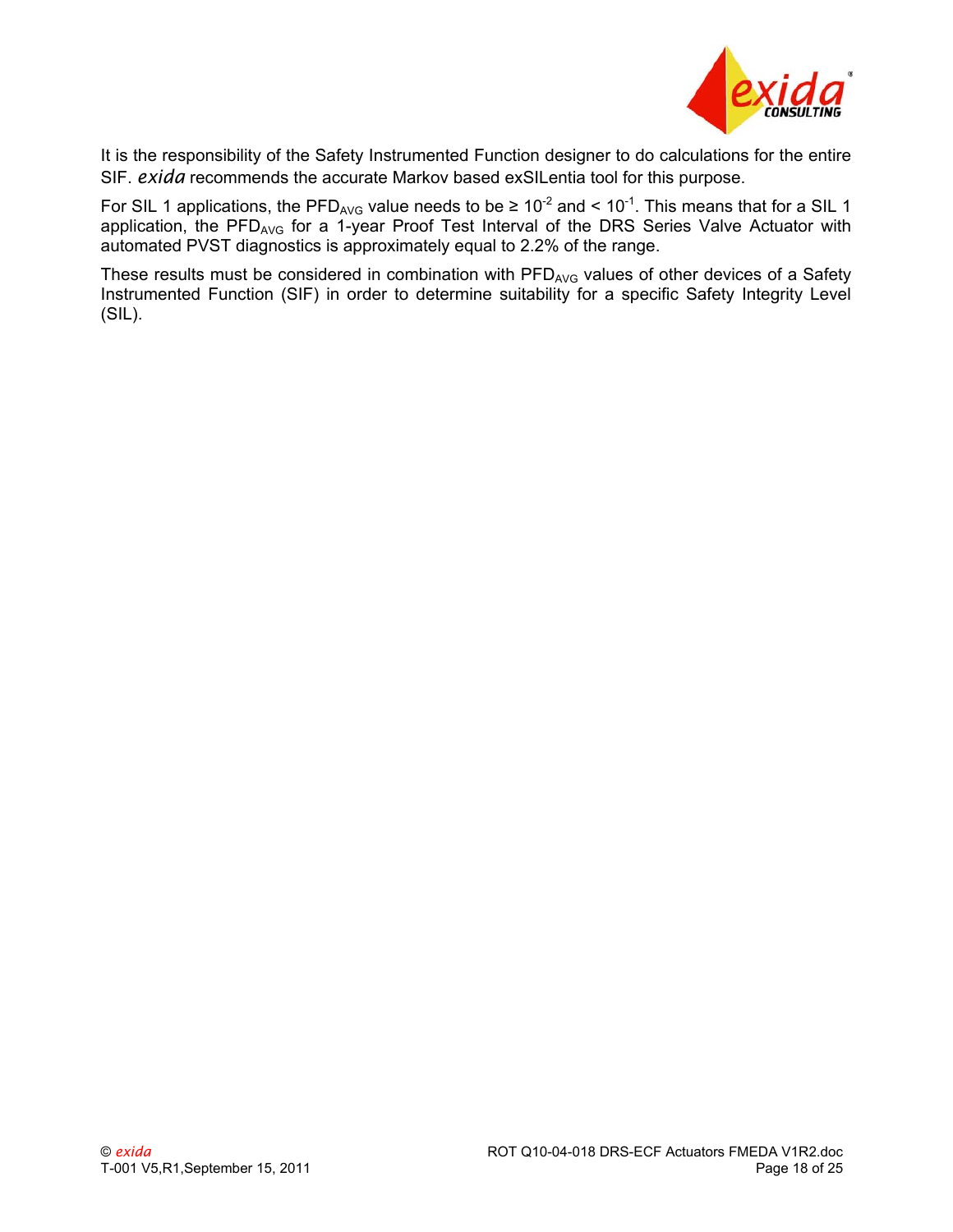

# <span id="page-18-0"></span>**6 Terms and Definitions**

| <b>FIT</b>         | Failure In Time (1x10-9 failures per hour)                                                                                                                                                                                                                                                                                                                                                          |  |  |  |  |
|--------------------|-----------------------------------------------------------------------------------------------------------------------------------------------------------------------------------------------------------------------------------------------------------------------------------------------------------------------------------------------------------------------------------------------------|--|--|--|--|
| <b>FMEDA</b>       | <b>Failure Mode Effect and Diagnostic Analysis</b>                                                                                                                                                                                                                                                                                                                                                  |  |  |  |  |
| <b>HFT</b>         | <b>Hardware Fault Tolerance</b>                                                                                                                                                                                                                                                                                                                                                                     |  |  |  |  |
| Low demand mode    | Mode where the demand interval for operation made on a safety-related<br>system is greater than twice the proof test interval                                                                                                                                                                                                                                                                       |  |  |  |  |
| <b>PVST</b>        | Partial Valve Stroke Test - It is assumed that Partial Valve Stroke Testing,<br>when performed, is automatically performed at least an order of magnitude<br>more frequently than the proof test; therefore the test can be assumed an<br>automatic diagnostic. Because of the automatic diagnostic assumption the<br>Partial Valve Stroke Testing also has an impact on the Safe Failure Fraction. |  |  |  |  |
| PFD <sub>AVG</sub> | Average Probability of Failure on Demand                                                                                                                                                                                                                                                                                                                                                            |  |  |  |  |
| <b>SFF</b>         | Safe Failure Fraction, summarizes the fraction of failures which lead to a<br>safe state plus the fraction of failures which will be detected by diagnostic<br>measures and lead to a defined safety action.                                                                                                                                                                                        |  |  |  |  |
| <b>SIF</b>         | Safety Instrumented Function                                                                                                                                                                                                                                                                                                                                                                        |  |  |  |  |
| <b>SIL</b>         | Safety Integrity Level                                                                                                                                                                                                                                                                                                                                                                              |  |  |  |  |
| <b>SIS</b>         | Safety Instrumented System – Implementation of one or more Safety<br>Instrumented Functions. A SIS is composed of any combination of sensor(s),<br>logic solver(s), and final element(s).                                                                                                                                                                                                           |  |  |  |  |
| Type A element     | "Non-Complex" element (using discrete components); for details see<br>7.4.4.1.2 of IEC 61508-2                                                                                                                                                                                                                                                                                                      |  |  |  |  |
| Type B element     | "Complex" element (using complex components such as micro controllers or<br>programmable logic); for details see 7.4.4.1.3 of IEC 61508-2                                                                                                                                                                                                                                                           |  |  |  |  |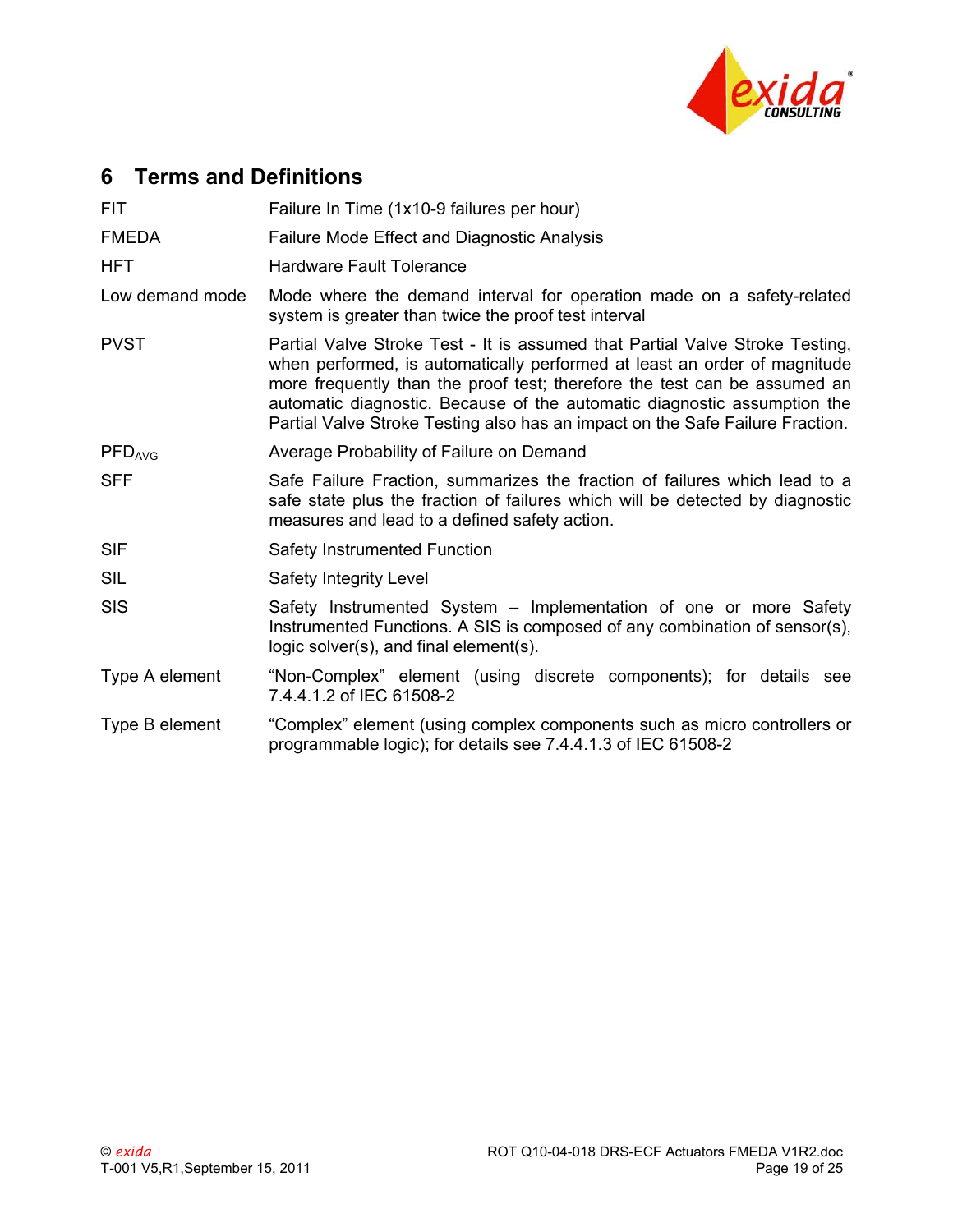

# <span id="page-19-0"></span>**7 Status of the Document**

### <span id="page-19-1"></span>**7.1 Liability**

*exida* prepares FMEDA reports based on methods advocated in International standards. Failure rates are obtained from a collection of industrial databases. *exida* accepts no liability whatsoever for the use of these numbers or for the correctness of the standards on which the general calculation methods are based.

Due to future potential changes in the standards, best available information and best practices, the current FMEDA results presented in this report may not be fully consistent with results that would be presented for the identical product at some future time. As a leader in the functional safety market place, *exida* is actively involved in evolving best practices prior to official release of updated standards so that our reports effectively anticipate any known changes. In addition, most changes are anticipated to be incremental in nature and results reported within the previous three year period should be sufficient for current usage without significant question.

Most products also tend to undergo incremental changes over time. If an *exida* FMEDA has not been updated within the last three years and the exact results are critical to the SIL verification you may wish to contact the product vendor to verify the current validity of the results.

#### <span id="page-19-2"></span>**7.2 Releases**

| Version:         | V <sub>1</sub>                    |                                                             |
|------------------|-----------------------------------|-------------------------------------------------------------|
| Revision:        | R <sub>2</sub>                    |                                                             |
| Version History: | V1, R2:                           | Added smaller DRS sizes; November 3, 2011                   |
|                  | V1, R1:                           | Released to Rotex; October, 28 2011                         |
|                  | V <sub>0</sub> , R <sub>2</sub> : | Added ECF, SSF and ECV Actuators, October 27, 2011          |
|                  | V0, R1:                           | Draft; July 21, 2011                                        |
| Author(s):       | <b>Gregory Sauk</b>               |                                                             |
| Review:          | V <sub>0</sub> , R <sub>2</sub> : | Steven Close (exida); October 28, 2011                      |
|                  | V0, R1:                           | Rudolf Chalupa (exida); July 22, 2011                       |
| Release Status:  |                                   | Released to Rotex Manufacturers & Engineers Private Limited |

### <span id="page-19-3"></span>**7.3 Future Enhancements**

At request of client.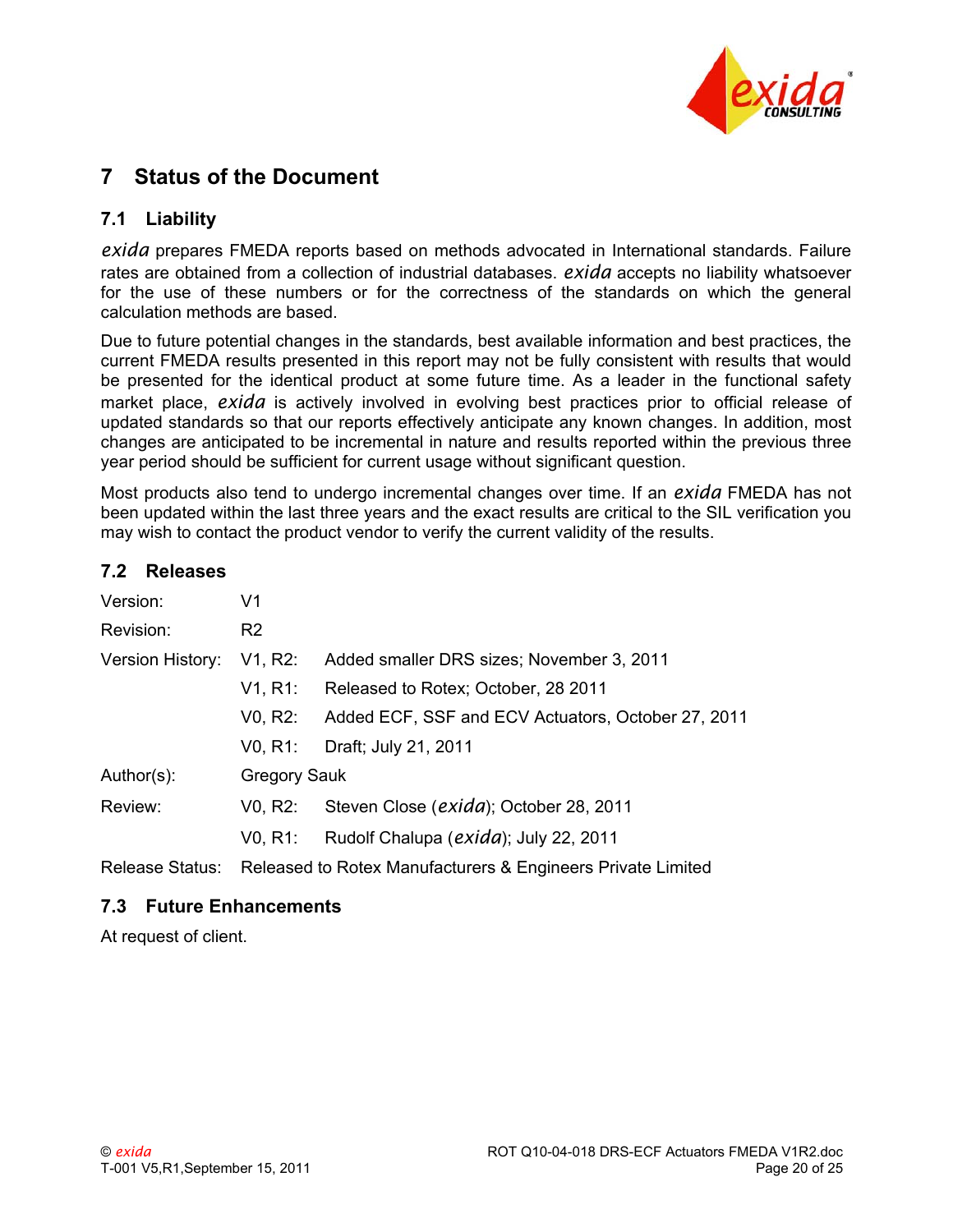

## <span id="page-20-0"></span>**7.4 Release Signatures**

faut igor

Gregory Sauk, CFSE, Safety Engineer

Williams

Dr. William M. Goble, Principal Partner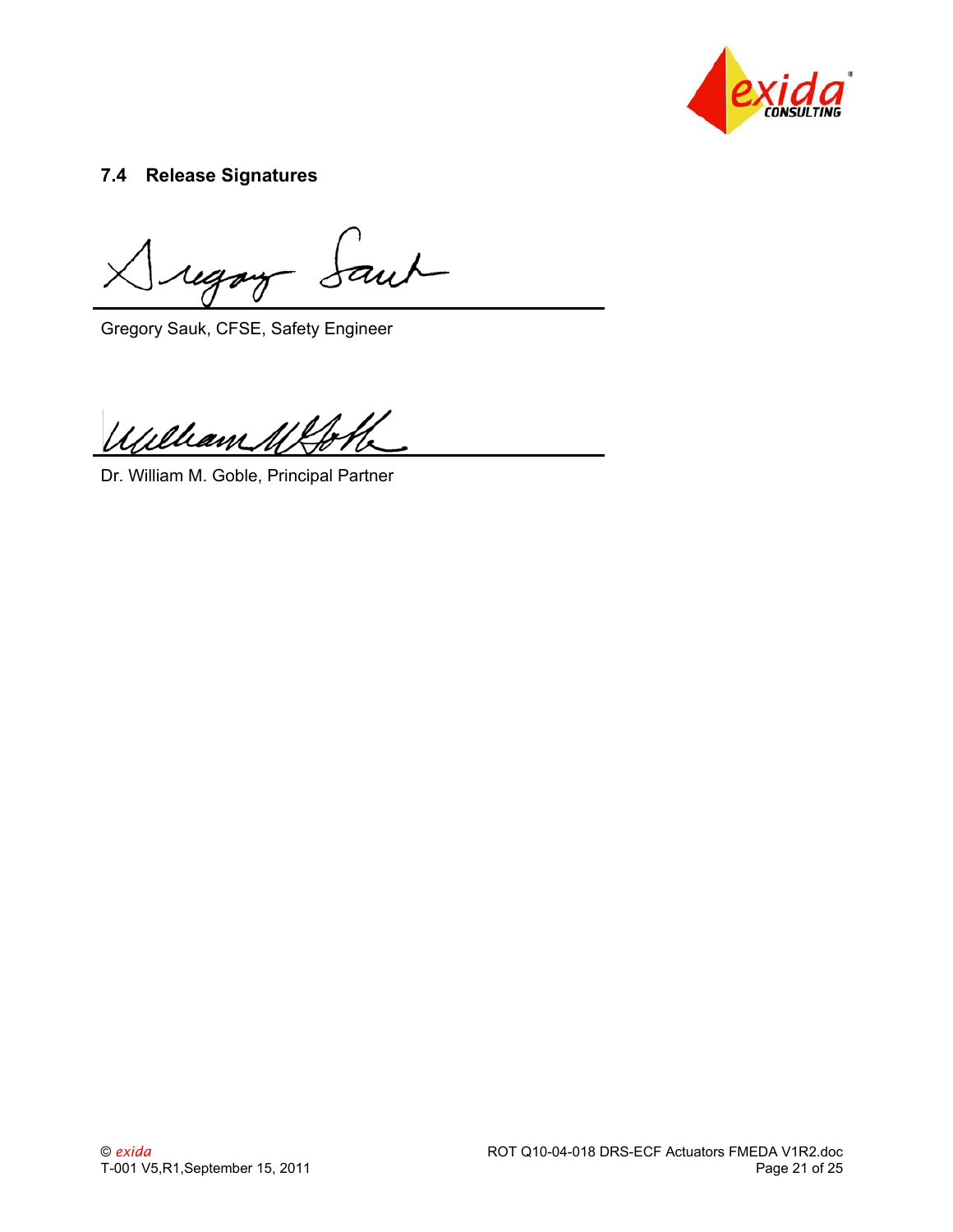

# <span id="page-21-0"></span>**Appendix A Lifetime of Critical Components**

According to section 7.4.9.5 of IEC 61508-2, a useful lifetime, based on experience, should be assumed.

Although a constant failure rate is assumed by the probabilistic estimation method (see section [4.2.2](#page-12-0)) this only applies provided that the useful lifetime<sup>[7](#page-21-1)</sup> of components is not exceeded. Beyond their useful lifetime the result of the probabilistic calculation method is therefore meaningless, as the probability of failure significantly increases with time. The useful lifetime is highly dependent on the subsystem itself and its operating conditions.

This assumption of a constant failure rate is based on the bathtub curve. Therefore it is obvious that the  $PFD_{AVG}$  calculation is only valid for components that have this constant domain and that the validity of the calculation is limited to the useful lifetime of each component.

It is the responsibility of the end user to maintain and operate the Rotex Valve Actuator per manufacturer's instructions. Furthermore regular inspection should show that all components are clean and free from damage.

A major factor influencing the useful life is the air quality.

Based on general field failure data a useful life period of approximately 10 to 15 years is expected for the Rotex DRS, ECF and SSF Series Valve Actuators.

When plant experience indicates a shorter useful lifetime than indicated in this appendix, the number based on plant experience should be used.

 $\overline{a}$ 

<span id="page-21-1"></span> $<sup>7</sup>$  Useful lifetime is a reliability engineering term that describes the operational time interval where the failure</sup> rate of a device is relatively constant. It is not a term which covers product obsolescence, warranty, or other commercial issues.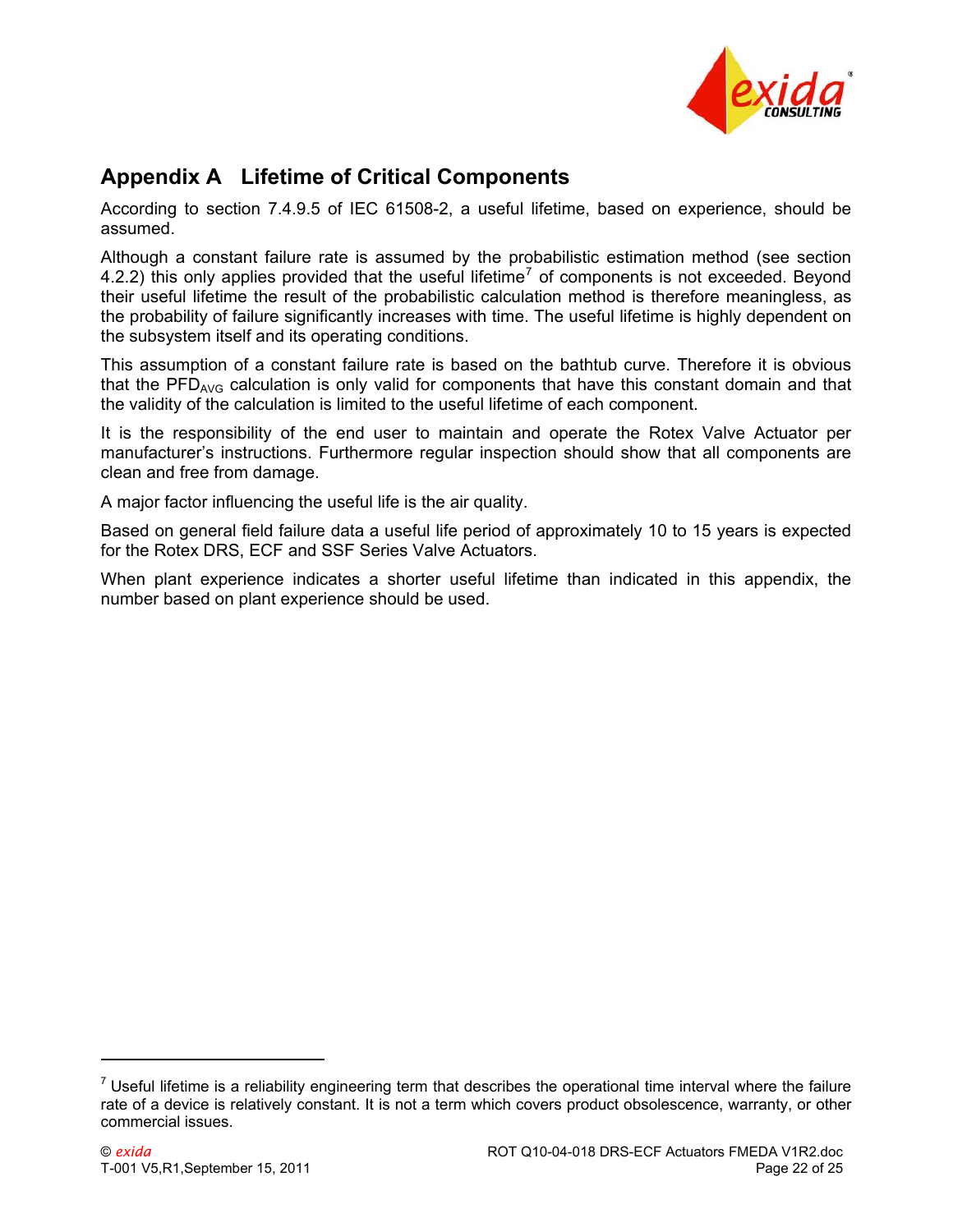

# <span id="page-22-0"></span>**Appendix B Proof tests to reveal dangerous undetected faults**

According to section 7.4.5.2 f) of IEC 61508-2 proof tests shall be undertaken to reveal dangerous faults which are undetected by diagnostic tests. This means that it is necessary to specify how dangerous undetected faults which have been noted during the Failure Modes, Effects, and Diagnostic Analysis can be detected during proof testing.

### <span id="page-22-1"></span>**B.1 Suggested Proof Test**

The suggested proof test consists of a full cycle of the Valve Actuator and Valve, see [Table 10.](#page-22-3)

#### <span id="page-22-3"></span>**Table 10 Suggested Proof Test**

| <b>Step</b> | <b>Action</b>                                                                                                                                                                         |
|-------------|---------------------------------------------------------------------------------------------------------------------------------------------------------------------------------------|
| 1.          | Bypass the safety function and take appropriate action to avoid a false trip.                                                                                                         |
| 2.          | Interrupt or change the air supply to the Actuator to force the Actuator and Valve to<br>Fail-Safe state and confirm that the Safe State was achieved and within the correct<br>time. |
| 3.          | Re-store the air supply to the Actuator and inspect the Actuator for any leaks, visible<br>damage or contamination and confirm that the normal operating state was achieved.          |
| 4.          | Remove the bypass and otherwise restore normal operation                                                                                                                              |

For the test to be effective the movement of the Actuator and Valve must be confirmed. To confirm the effectiveness of the test both the travel of the Valve and slew rate must be monitored and compared to expected results to validate the testing.

## <span id="page-22-2"></span>**B.2 Proof Test Coverage**

The Proof Test Coverage for the various product configurations is given in [Table 11](#page-22-4).

#### <span id="page-22-4"></span>**Table 11 Proof Test Coverage – DRS and ECF/SSF Series Valve Actuators**

| <b>Device</b>                                 | <b>No PVST</b> | with PVST |
|-----------------------------------------------|----------------|-----------|
| DRS Series Valve Actuator - Spring Return     | 93%            | 78%       |
| DRS Series Valve Actuator - Double Acting     | 91%            | 76%       |
| ECF/SSF Series Valve Actuator - Spring Return | 91%            | 82%       |
| ECF/SSF Series Valve Actuator - Double Acting | 91%            | 76%       |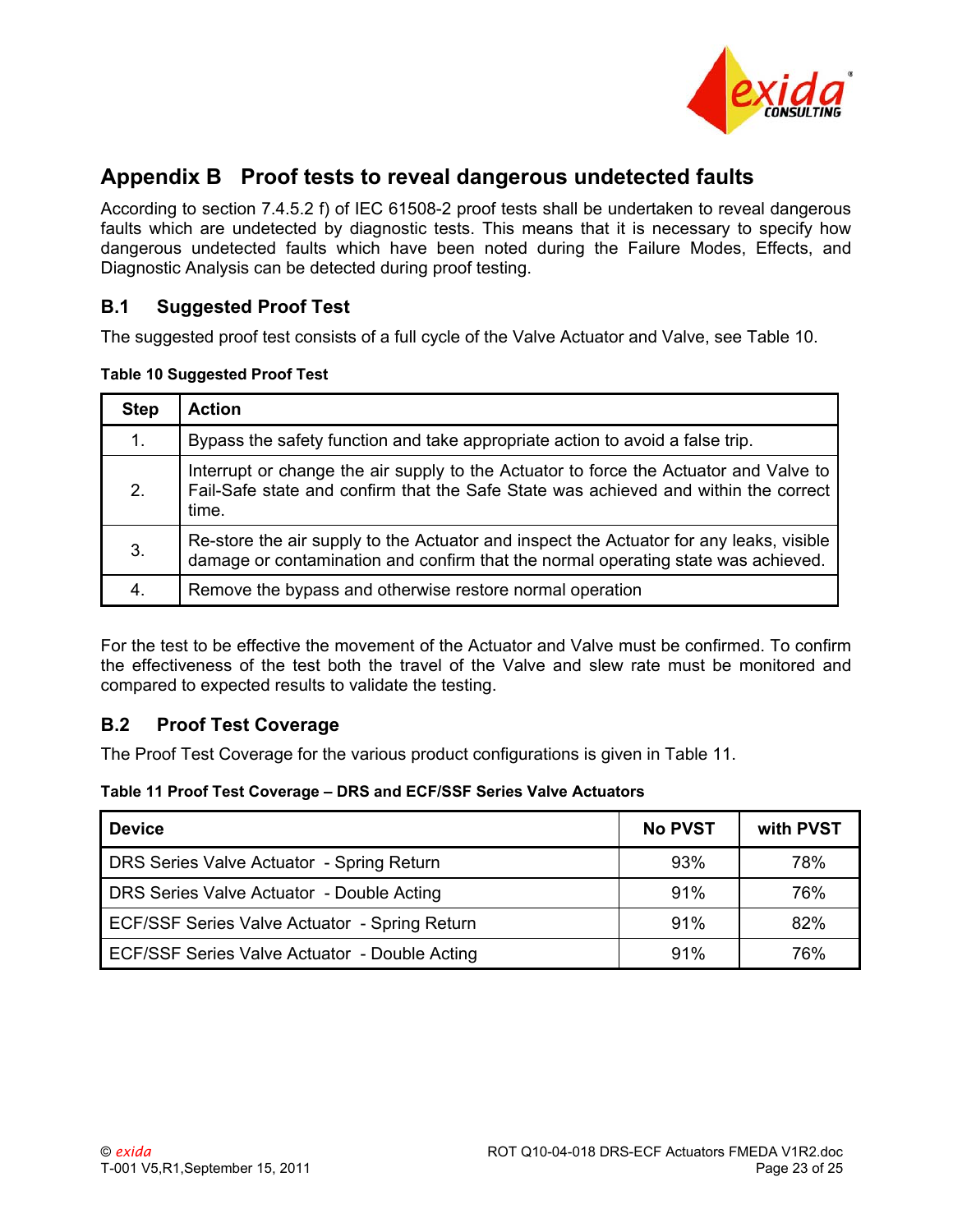

# <span id="page-23-0"></span>**Appendix C exida Environmental Profiles**

|  |  | Table 12 <i>exida</i> Environmental Profiles |  |
|--|--|----------------------------------------------|--|
|--|--|----------------------------------------------|--|

| <b>EXIDA</b> |                                                    |                                                                                                                                                                                     | <b>PROFILE</b><br><b>PER</b> | <b>AMBIENT TEMPERATURE</b><br>$\lceil{^{\circ}C}\rceil$ |                         | <b>TEMP</b><br><b>CYCLE</b>                     |
|--------------|----------------------------------------------------|-------------------------------------------------------------------------------------------------------------------------------------------------------------------------------------|------------------------------|---------------------------------------------------------|-------------------------|-------------------------------------------------|
|              | <b>ENVIRONMENTAL</b><br><b>PROFILE</b>             | <b>GENERAL DESCRIPTION</b>                                                                                                                                                          | <b>IEC</b><br>60654-1        | AVERAGE<br>(EXTERNAL)                                   | MFAN<br>(INSIDE<br>BOX) | $\lceil^{\circ} \text{C} / 365 \rceil$<br>DAYS] |
|              | Cabinet<br>Mounted<br>Equipment                    | Cabinet mounted equipment typically<br>has significant temperature rise due to<br>power dissipation but is subjected to<br>only minimal daily temperature swings                    | <b>B2</b>                    | 30                                                      | 60                      | 5                                               |
| 2            | Low Power<br>/Mechanical<br><b>Field Products</b>  | Mechanical / low power electrical (two-<br>wire) field products have minimal self<br>heating and are subjected to daily<br>temperature swings                                       | C <sub>3</sub>               | 25                                                      | 30                      | 25                                              |
| 3            | General Field<br>Equipment                         | General (four-wire) field products may<br>have moderate self heating and are<br>subjected to daily temperature swings.<br>Non-process wetted components of<br>valves and actuators. | C <sub>3</sub>               | 25                                                      | 45                      | 25                                              |
| 4            | Unprotected<br>Mechanical<br><b>Field Products</b> | Unprotected mechanical field products<br>with minimal self heating, are subject to<br>daily temperature swings and rain or<br>condensation. Process wetted<br>components.           | D <sub>1</sub>               | 25                                                      | 30                      | 35                                              |